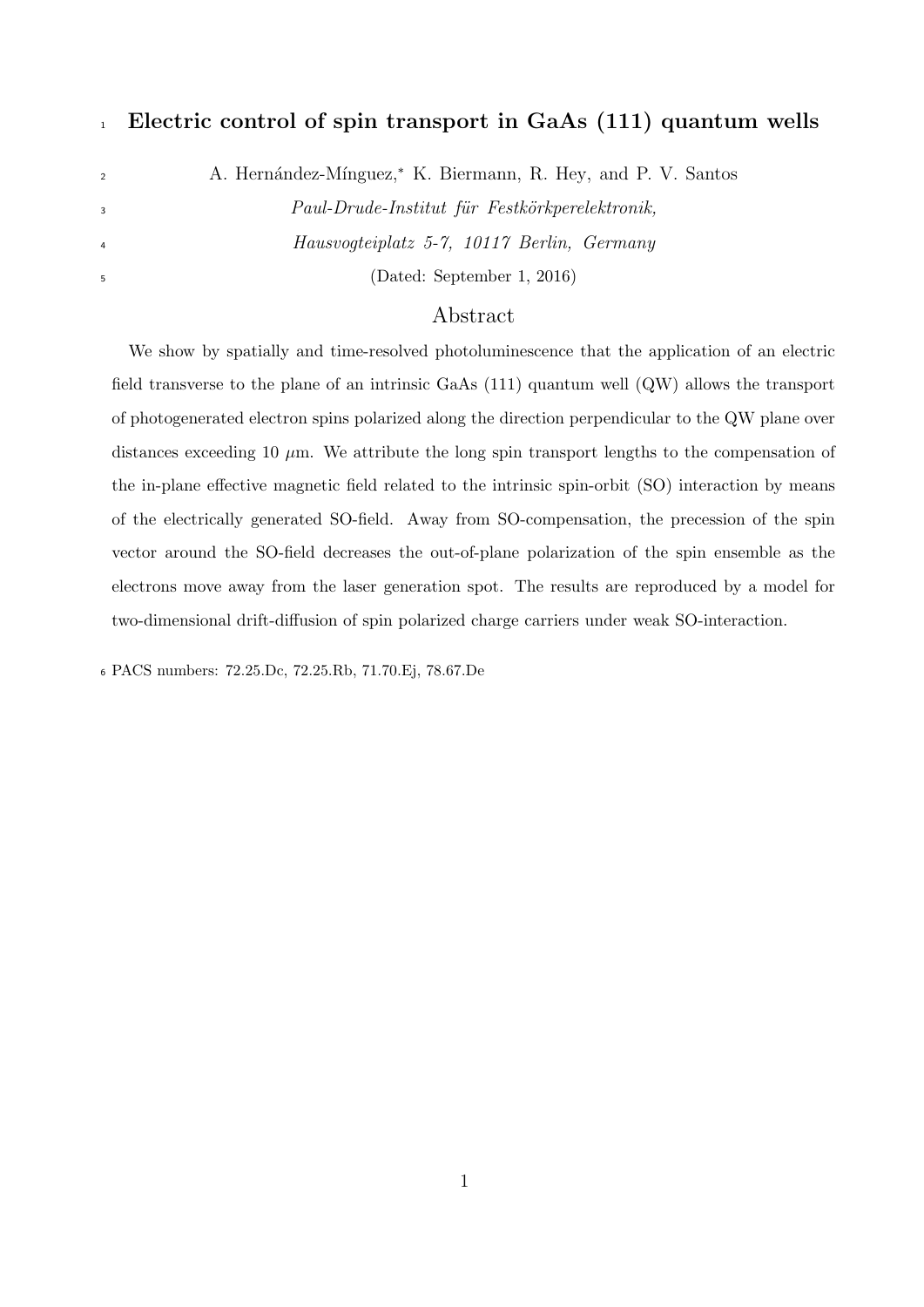#### <sup>7</sup> **I. INTRODUCTION**

 The manipulation of electron spins in semiconductors has attracted much interest during the last years due to potential applications for quantum information processing.<sup>1,2</sup> Devices based on semiconductor spins require efficient techniques for the generation, storage, trans- port, and detection of the spin polarization, as well as interaction mechanisms for the ma- nipulation of the spin vector in times shorter than the characteristic spin lifetime. One of the main challenges towards this goal in III-V semiconductor structures is the suppression of decoherence processes associated with the spin-orbit (SO) interaction, which reduces the lifetime of the electron spin polarization to values typically below one nanosecond and thus severely restricts its application in spintronic devices.

 The SO-interaction describes the coupling between the spin vector and the varying lattice potential acting on a moving electron. In the electron reference frame, the SO-interaction <sup>19</sup> translates into an effective magnetic field,  $\Omega_{\text{SO}}$ , which can lead to spin dephasing in an 20 electron ensemble. Since  $\Omega_{\text{SO}}$  depends on the electron's wave vector, **k**, its magnitude and direction changes after each electron scattering event. As a result, electron spins with the same initial polarization but moving with different wave vectors will precess around different axes with different Larmor frequencies in-between two consecutive scattering events, leading <sup>24</sup> to the well-known Dyakonov-Perel' (DP) spin dephasing mechanism.<sup>3,4</sup> Improvement of the electron spin lifetime in these materials demands, therefore, the control of spin dephasing related to the SO-interaction.

 In GaAs-based quantum well (QW) structures, the SO-interaction is governed by two major contributions. The first one is associated with the bulk inversion asymmetry (BIA) <sup>29</sup> of the zinc-blende lattice. This contribution, known as the Dresselhaus hamiltonian,<sup>5</sup>  $\mathcal{H}_D$ , is expressed as:

$$
\mathcal{H}_D = \frac{\hat{\sigma}}{2} \hbar \Omega_D(\mathbf{k}) = \frac{\gamma}{2} \sum_{i}^{x, y, z} \sigma_i k_i \left( k_{i+1}^2 - k_{i+2}^2 \right), \tag{1}
$$

31 where  $\hbar$  is the reduced Planck constant,  $\hat{\sigma} = (\sigma_x, \sigma_y, \sigma_z)$  are the Pauli matrices,  $k_i$  are the <sup>32</sup> wave-vector components along *⟨*100*⟩*, and *γ* is the Dresselhaus spin-splitting constant of the 33 material (we follow here the convention introduced by Cardona<sup>6,7</sup> and Eppenga<sup>8</sup>).

<sup>34</sup> The second important contribution to the SO-interaction arises from the structural inver-<sup>35</sup> sion asymmetry (SIA) introduced by an external field. In most cases, the SIA is generated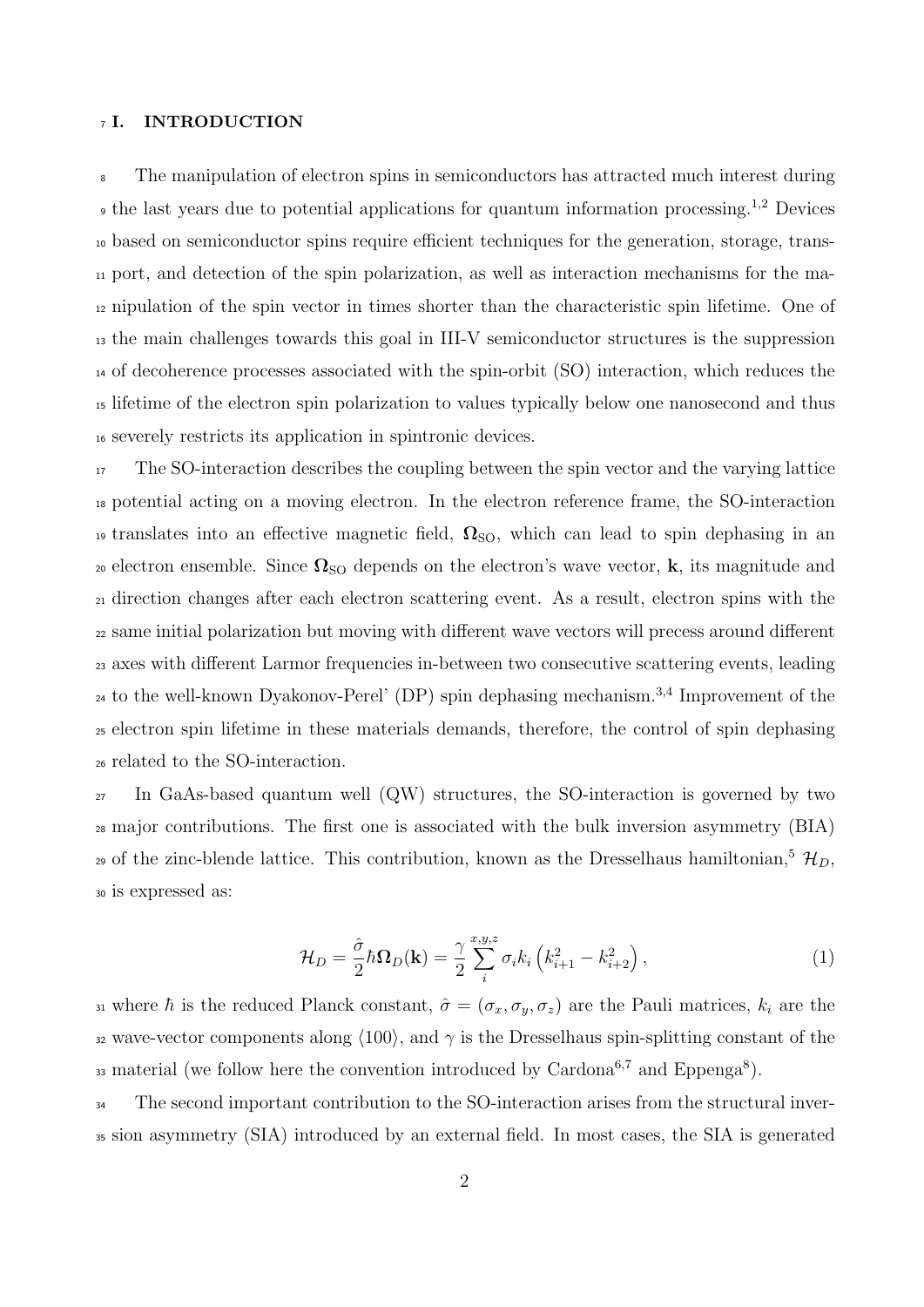<sup>36</sup> by an electric field, **E**, leading to the Rashba Hamiltonian,  $\mathcal{H}_R$ <sup>2</sup>

$$
\mathcal{H}_R = \frac{\hat{\sigma}}{2} \hbar \Omega_R(\mathbf{k}, \mathbf{E}) = r_{41} \hat{\sigma} \cdot \mathbf{k} \times \mathbf{E}, \tag{2}
$$

37 where  $r_{41}$  is the Rashba coefficient.<sup>10</sup> Since the strength of  $\Omega_R$  depends on **E**, the Rashba <sup>38</sup> contribution provides a powerful mechanism for the electric manipulation of the spin vector. <sup>39</sup> The impact of the SO-interaction on the electron spin dynamics depends on the crystal-<sup>40</sup> lographic growth direction of the QW.<sup>4</sup> In the last years, GaAs QWs grown along the [111] <sup>41</sup> direction have attracted an increasing interest due to the special symmetry of the Dressel-<sup>42</sup> haus and Rashba effective magnetic fields in this case. In the reference frame defined by the axes  $\hat{\mathbf{x}} = \frac{1}{\sqrt{2}}$ 6 (*−*1*, −*1*,* 2), **y**ˆ = *<sup>√</sup>* 1  $\hat{\mathbf{z}}_2(1,-1,0),\, \hat{\mathbf{z}}=\frac{1}{\sqrt{2}}$ 43 the axes  $\hat{\mathbf{x}} = \frac{1}{\sqrt{6}}(-1, -1, 2), \, \hat{\mathbf{y}} = \frac{1}{\sqrt{2}}(1, -1, 0), \, \hat{\mathbf{z}} = \frac{1}{\sqrt{3}}(1, 1, 1),$  and for a QW subjected to a <sup>44</sup> transverse electric field  $\mathbf{E} = E_z \hat{\mathbf{z}}$ , these two contributions can be expressed as:<sup>11</sup>

$$
\hbar\Omega_D(\mathbf{k}) = \frac{2\gamma}{\sqrt{3}} \left( \langle k_z^2 \rangle - \frac{1}{4} k_\parallel^2 \right) \begin{bmatrix} k_y \\ -k_x \\ 0 \end{bmatrix} + \frac{\gamma}{\sqrt{6}} k_y (k_y^2 - 3k_x^2) \begin{bmatrix} 0 \\ 0 \\ 1 \end{bmatrix}
$$
(3)

$$
\hbar\Omega_R(\mathbf{k}, E_z) = 2E_z r_{41} \begin{bmatrix} k_y \\ -k_x \\ 0 \end{bmatrix} . \tag{4}
$$

<sup>45</sup> Here,  $\langle k_z^2 \rangle = (\pi/d_{\text{eff}})^2$  is the averaged squared wave vector along *z* determined by the spatial <sup>46</sup> extension of the electron wave function,  $d_{\text{eff}}$ , and  $k_{\parallel} = (k_x^2 + k_y^2)^{1/2}$  is the in-plane wave <sup>47</sup> vector amplitude. At low temperature and electron populations, quadratic terms in *k<sup>x</sup>* and  $\mu$ <sup>8</sup>  $k_y$  can be neglected, so that both  $\Omega_D$  and  $\Omega_R$  lie in the QW plane and have exactly the 49 same symmetry. As a result, by adjusting  $E_z$  to satisfy the condition:

$$
\Omega_D(\mathbf{k}) + \Omega_R(\mathbf{k}, E_z^c) = 0,\tag{5}
$$

<sup>50</sup> the SO-interaction becomes simultaneously suppressed for all values of **k** at a well-defined  $\mathcal{L}$ <sub>51</sub> compensation electric field,  $E_z^c$ , leading to long electron spin lifetimes. This compen- $52$  sation mechanism was originally proposed in the theoretical works by Cartoix $\hat{a}^{11}$  and 53 Vurgaftman.<sup>12</sup> Recent experiments have provided evidence for the electric enhancement <sup>54</sup> of the spin lifetime,<sup>13,14</sup> as well as for the transition from a BIA-dominated to a SIA-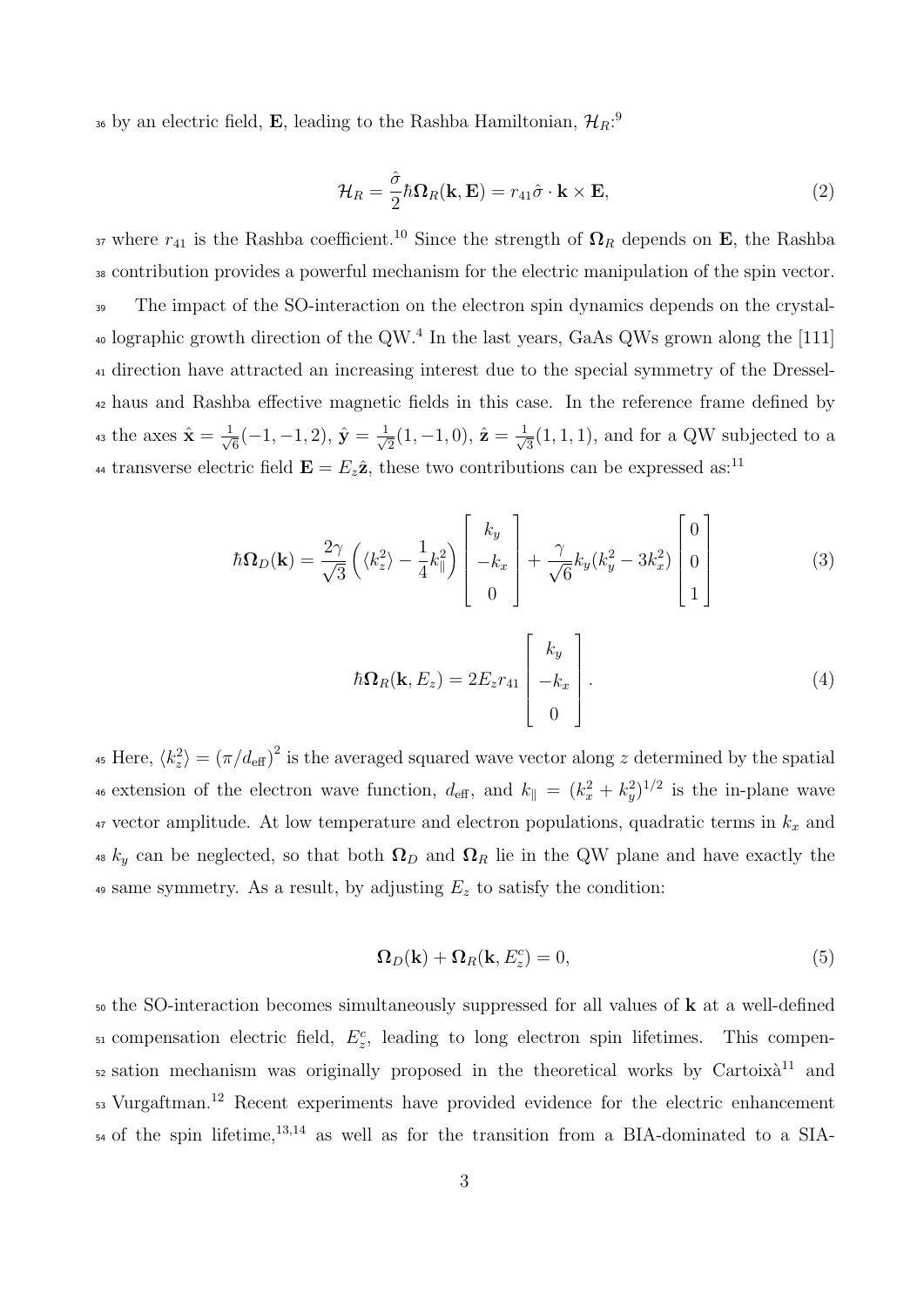dominated spin dephasing with increasing electric field.<sup>15</sup> The effects of the non-linear *k* <sup>56</sup> terms in  $\Omega_{\text{SO}}$  on the compensation mechanism have also been addressed.<sup>16–19</sup>

 A further important requirement for the efficient use of the spin degree of freedom in semiconductor devices is that carriers must be able to move from one point of the semicon- ductor to another one without losing their spin polarization. This requires not only long spin decoherence times but also good spin transport properties. Studies of spin diffusion <sup>61</sup> in GaAs have been performed in the last years in bulk,<sup>20–26</sup> as well as in intrinsic,<sup>27–31</sup> and <sup>62</sup> n-doped QWs<sup>32–38</sup> grown along different orientations. Although the spin transport proper- ties were initially supposed to be the same as those of the charge, several results showed that this is not always true: while the charge transport in a carrier ensemble is not affected by carrier-carrier elastic scattering, this kind of interaction can play an important role in the case of spin transport. An example of this different behavior between carrier and spin transport is the spin Coulomb drag mechanism observed during unipolar spin diffusion in  $_{68}$  n-doped  $\mathrm{QWs.}^{32,39}$ 

 It has been recently shown that the spin diffusion length in GaAs (111) QWs can be <sup>70</sup> efficiently controlled by a transverse electric field induced by a top electric gate.<sup>40</sup> Of special  $\tau_1$  importance for future applications is the relation between the spin and carrier transport in these structures. In this contribution, we report experimental studies of both charge and spin transport in an intrinsic GaAs (111) QW under the effect of vertical electric fields. In our experiments, a cloud of out-of-plane spin polarized electron-hole (*e-h*) pairs is optically generated by a tightly focused laser beam, and the expansion of this cloud under a transverse  $\tau_6$  electric field is studied by spatially and time-resolved  $\mu$ -photoluminescence (PL). We show  $\tau_7$  that the transport properties of out-of-plane electron spins depend on the applied electric field. We propose an explanation based on the precession of the spin vector around a weak in-plane SO-field during the radial expansion of the electron-hole cloud, finding a good agreement between simulation and experimental data. At SO-compensation, the suppressed precession of the spin vector around the SO-field allows the transport of the out-of-plane  $\epsilon_2$  spin polarized electrons over distances exceeding 10  $\mu$ m. Under these conditions, the decay of the electron population in a few nanoseconds due to electron-hole recombination is the main mechanism limiting the spin transport distance.

 This manuscript is organized as follows: in Section II we introduce the sample design and the experimental techniques for the optical injection and detection of spin-polarized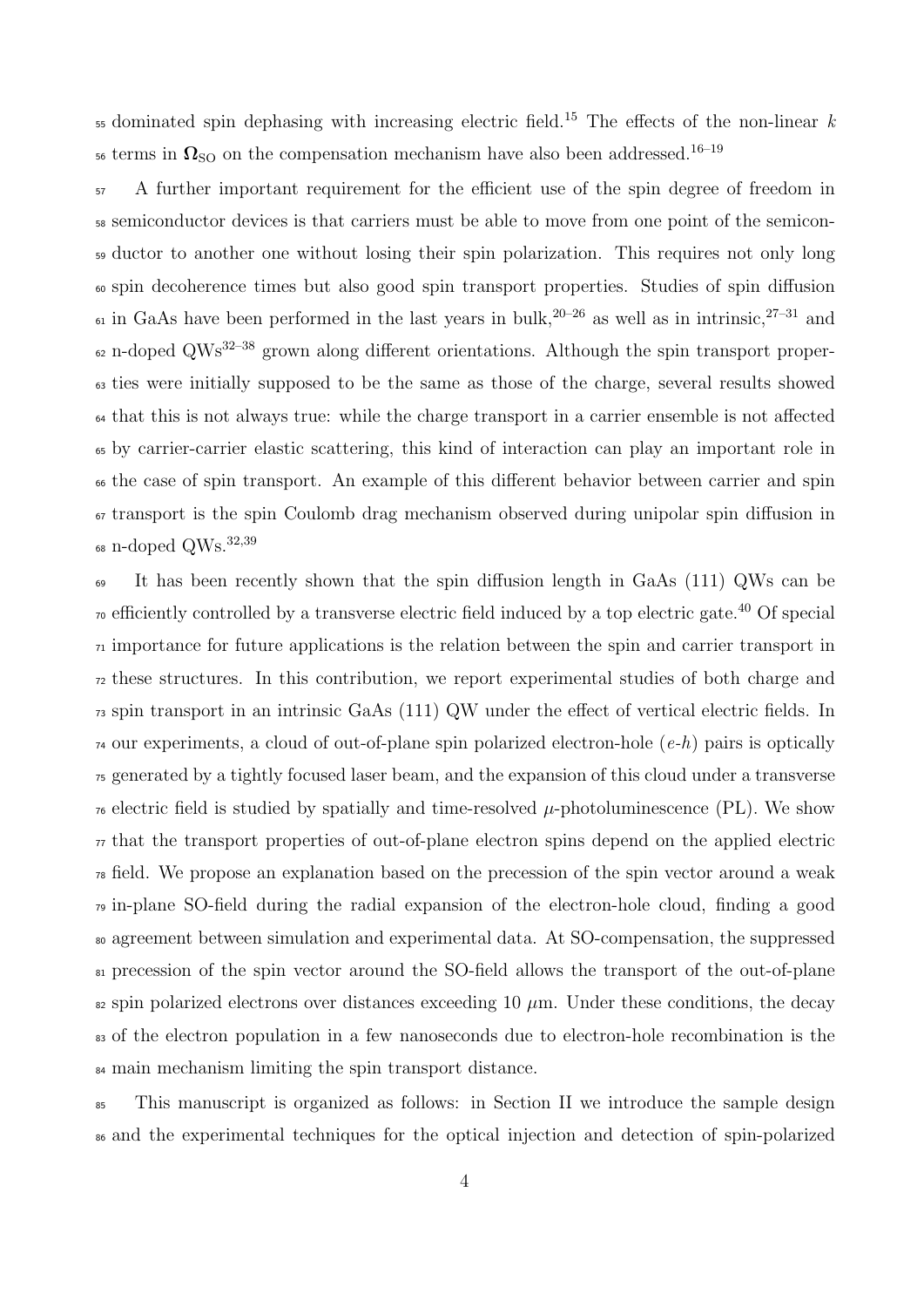carriers. Section III A shows the experimental results of charge transport obtained from both time-integrated and time-resolved experiments. Section III B shows the corresponding results for the case of spin transport, followed by a discussion of a spin drift-diffusion model in Section IV. Finally, Section V summarizes the main points of our work.

#### **II. EXPERIMENTAL DETAILS**

 The experiments reported here were carried out in an undoped single GaAs/AlGaAs QW with a thickness of 25 nm embedded in the intrinsic region of a *p-i-n* diode structure, cf. Fig. 1(a). The sample was grown by molecular beam epitaxy on a *p*-doped GaAs(111)B <sup>95</sup> substrate tilted by a small angle  $(\delta \theta = 2^{\circ})$  towards the *x*-direction (further details about  $\epsilon$  so the sample growth process can be found at Ref. 19). The bias voltage,  $V_b$ , applied between an Al Schottky contact on top of the *n*-doped layer and the *p*-doped substrate, generates the vertical electric field *E<sup>z</sup>* required for the control of the SO-interaction. From previous 99 measurements in a similar sample, we expect to reach  $E_z^c$  at a reverse voltage bias  $V_b \approx$  $100 - 1.5$  V.<sup>15,19</sup> To confine the electric field along the *z*-direction, we processed the top doped <sup>101</sup> layer and part of the top undoped  $(A, Ga)As$  spacer into mesa structures of 300  $\mu$ m diameter defined by wet chemical etching.

 The spectroscopic studies were carried out with the sample in a cold finger cryostat at <sup>104</sup> a temperature  $T = 30 - 40$  K equipped with a window for optical access and electric feed- throughs for the application of bias voltages. We optically excited *e-h* pairs with spin vector pointing perpendicular to the QW plane by using a circularly polarized, pulsed laser beam with wavelength of 756 nm, pulse width of 150 ps, and repetition rate of 40 MHz. The beam was spatially filtered and tightly focused onto a spot with a diameter (full width at 109 half maximum)  $\phi_L = 1 \mu$ m by a 50 $\times$  microscope objective. The carrier cloud generated by  $\mu$ <sup>110</sup> the laser beam spreads outwards leading to a PL area extending over several  $\mu$ m around the generation spot. This PL was collected by the same objective and split into two beams with 112 intensity proportional to its left  $(I_L)$  and right  $(I_R)$  circular components, which were then imaged by a cooled charge-coupled detector (CCD) placed at the output of a spectrometer. The input slit of the spectrometer was placed parallel to the *y ∥* [110] surface direction of 115 the sample, so that the images of  $I_R$  and  $I_L$  were collected at the CCD with energy (vertical scale) and spatial resolution along *y* (horizontal scale). In addition to spatially resolved,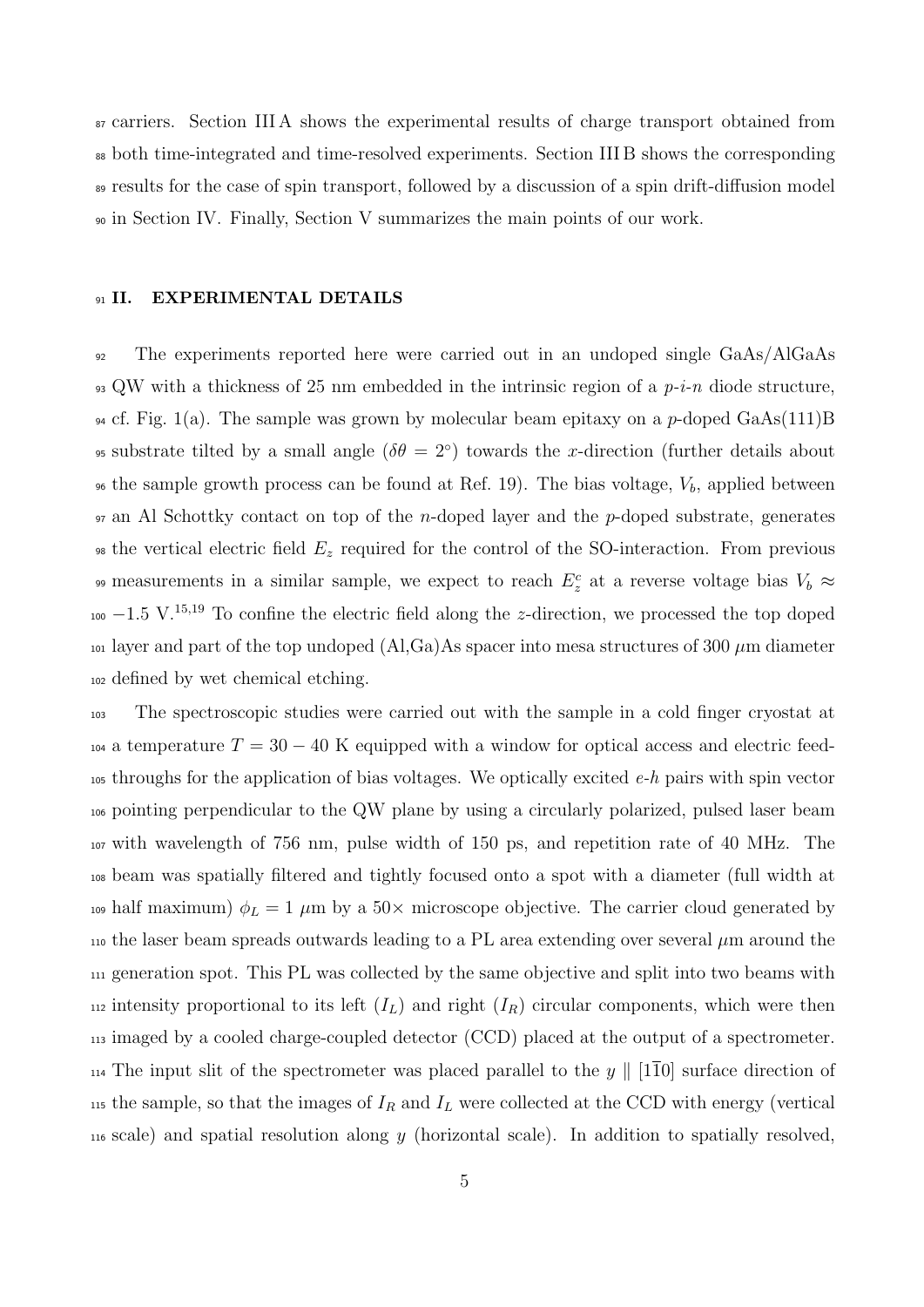<sup>117</sup> time-integrated profiles, we have also recorded time-resolved profiles by using a gated CCD <sup>118</sup> camera synchronized with the laser pulses.

<sup>119</sup> *I<sup>R</sup>* and *I<sup>L</sup>* were used to determine the time and spatial dependence of the carrier density, 120  $n = I_R + I_L$  (we suppose  $n = n_e = n_h$  because the QW is non-doped), as well as the 121 out-of-plane spin density  $s_z = I_R - I_L$ . As the spin polarization of the photoexcited holes is <sup>122</sup> lost within a time (few picoseconds<sup>41,42</sup>) much shorter than the *e-h* recombination lifetime, <sup>123</sup> the difference between  $I_R$  and  $I_L$  only gives information about the out-of-plane component 124 of the electron spin vector within the  $e-h$  ensemble. The out-of-plane spin polarization,  $\rho_z$ , 125 was obtained according to  $\rho_z = s_z/n = (I_R - I_L)/(I_R + I_L)$ . We limit the use of  $\rho_z$ , however, <sup>126</sup> to time-integrated measurements, where the number of counts in the CCD for both *I<sup>R</sup>* and <sup>127</sup> *I<sup>L</sup>* is significantly above the noise signal everywhere along *y*. As this is not always true in <sup>128</sup> time-resolved experiments, in this case we only discuss  $s<sub>z</sub>$  to avoid dealing with meaningless 129 values of the division  $s_z/n$ .

#### <sup>130</sup> **III. RESULTS**

#### <sup>131</sup> **A. Carrier dynamics**

132 Figures 1(b) and (c) compare time-integrated images of  $I_R$  and  $I_L$  recorded with spectral 133 (vertical axis) and spatial resolution (horizontal axis) for  $V_b = -1.5$  V. The position of the <sup>134</sup> 1  $\mu$ m-wide laser spot used for excitation is  $y = 0$ . The dashed rectangles indicate the PL <sup>135</sup> emitted by the electron-heavy hole (*e-hh*) transition. Figure 1(d) shows the corresponding <sup>136</sup> intensity profiles of *I<sup>R</sup>* and *I<sup>L</sup>* for the *e-hh* transition as a function of the distance to the <sup>137</sup> laser spot, while the dotted line displays, for comparison, the intensity profile of the tightly <sup>138</sup> focused laser beam. As expected, the *e-hh* emission region extends over an area much <sup>139</sup> larger than the diameter of the excitation spot due to the radial ambipolar transport of <sup>140</sup> photogenerated electrons and holes. The shape of the measured PL profile deviates from <sup>141</sup> the expected one, symmetric to  $y = 0$ , due to terraces at the sample surface, which originate <sup>142</sup> from the growth on a surface tilted by an angle  $\delta\theta$  with respect to the [111] direction.<sup>19</sup>

143 We have also performed time-resolved  $\mu$ -PL experiments using a time-gated CCD camera. <sup>144</sup> Figure 2(a) shows a two-dimensional color plot of the carrier density, *n*, as a function of the <sup>145</sup> position along *y*  $\parallel$  [1 $\overline{10}$ ] (horizontal scale), and the time delay with respect to the laser pulse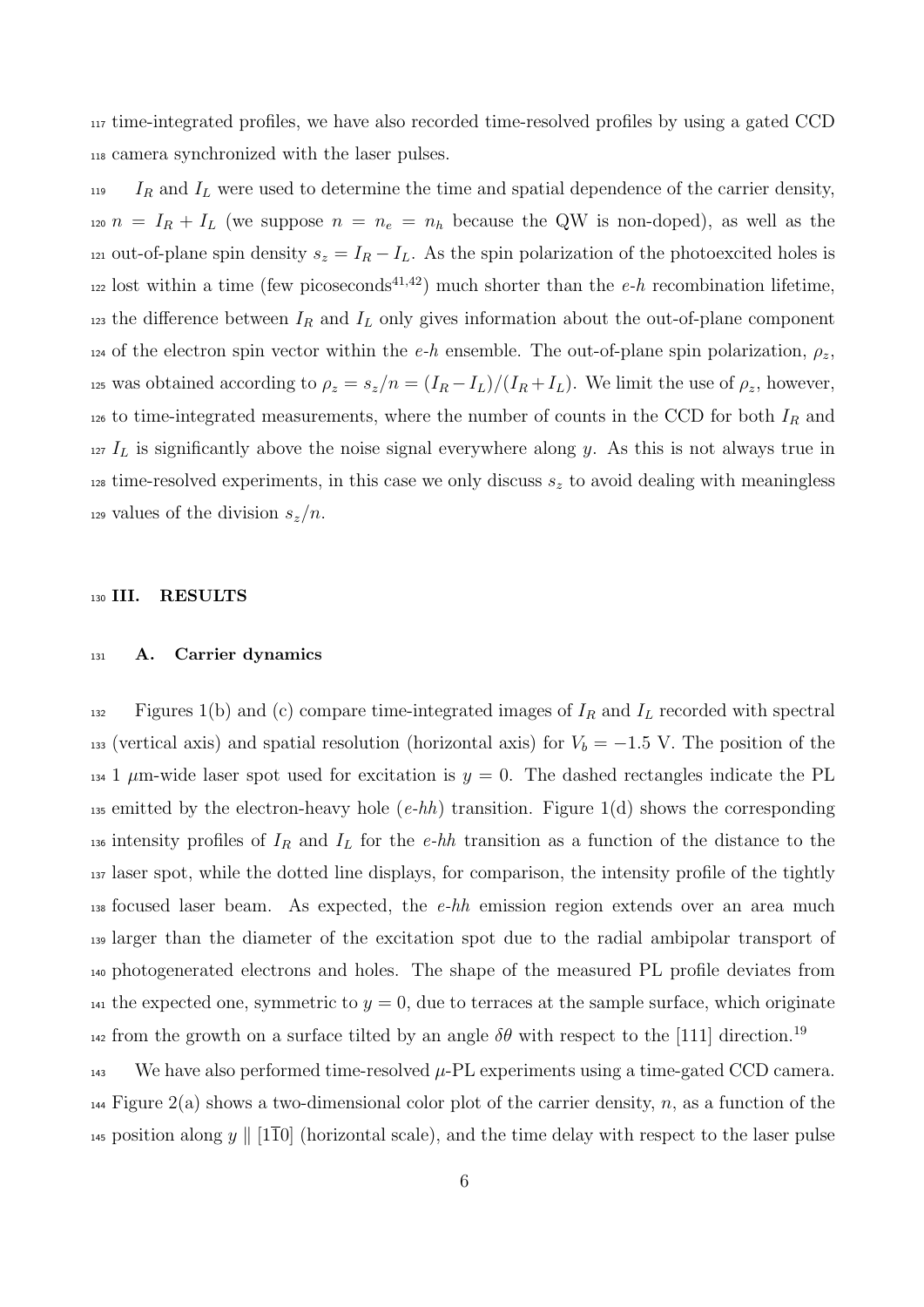<sup>146</sup> (vertical scale) for  $V_b = 1$  V. Panel (b) displays the corresponding spatial profiles at the <sup>147</sup> times marked with dashed lines in panel (a). After a fast initial expansion during the first <sup>148</sup> nanosecond, the carrier motion slowers for longer time delays while *n* also decays due to <sup>149</sup> *e-h* recombination. In contrast, when  $V_b = -1.5$  V (corresponding to an electric field close <sup>150</sup> to  $E_z^c$ ), the carrier expansion lasts longer, cf. panels (c-d). We attribute this behavior to the <sup>151</sup> reduction of the *e-h* recombination rate due to the electrically induced spatial separation of <sup>152</sup> the electron and hole wave functions toward opposite barriers of the QW.

<sup>153</sup> We can obtain the ambipolar carrier diffusion coefficient, *Da*, and the *e-h* recombination <sup>154</sup> time,  $\tau_r$ , from these time-resolved measurements by assuming that the optically generated <sup>155</sup> carrier density, *n*, has an initial Gaussian shape. Under these conditions, the expansion of <sup>156</sup> *n* as a function of time, *t*, and radial distance,  $r = |y|$ , is described by the solution to a 157 two-dimensional drift-diffusion model:<sup>29</sup>

$$
n(r,t) = n_0 \frac{w_0^2}{w_a^2(t)} \exp\left(-\frac{4\ln(2)r^2}{w_a^2(t)}\right) \exp(-t/\tau_r),\tag{6}
$$

<sup>158</sup> where  $n_0$  is the carrier density at  $r = 0$  and  $t = 0$ ,  $w_0$  is the full width at half maximum <sup>159</sup> (FWHM) of the initial carrier distribution, and  $w_a(t) = [w_0^2 + 16 \ln(2)D_a t]^{1/2}$  is the FWHM <sup>160</sup> of the profile as a function of time. Figure 3 shows values of  $w_a^2$  obtained from the fits <sup>161</sup> of Eq. 6 to the profiles in Figure 2 at several time delays. The high quality of the fits is <sup>162</sup> demonstrated by the solid lines superimposed on the experimental points in Figs. 2(b) and <sup>163</sup> 2(d). For both applied biases,  $w_a^2(t)$  initially increases with a fast slope during the first <sup>164</sup> nanosecond, followed by a slower evolution for larger time delays. We attribute the fast <sup>165</sup> expansion just after the pulse  $(t \leq 1 \text{ ns})$  to repulsive drift forces between carriers at the <sup>166</sup> high density regions close to the generation spot. As the *e-h* pairs were non-resonantly <sup>167</sup> generated by the laser, an initial higher carrier temperature with respect to the lattice also <sup>168</sup> contributes to the fast expansion with an initially higher diffusion coefficient. The evolution <sup>169</sup> at  $t > 1$  ns is due to the radial transport of the thermalized electrons and holes driven by  $\mu$ <sup>2</sup> diffusion. From the linear fitting of  $w_a^2(t)$  in this regime, we obtain  $D_a \approx 45 \text{ cm}^2/\text{s}$ . It <sup>171</sup> is remarkable that, although the increase of *E<sup>z</sup>* enhances the *e-h* recombination time from 172  $\tau_r = 2$  ns to 4 ns,  $D_a$  is not significantly affected. To estimate the carrier scattering time,  $\tau_p$ , from  $D_a$ , we take into account that the Fermi energy for the carrier density present in <sup>174</sup> the QW at  $t > 1$  ns is lower than the thermal energy. We can therefore apply the Einstein <sup>175</sup> equation  $D_a = \mu_a k_B T/q$ , where *q* is the electron charge,  $k_B$  is the Boltzmann constant, and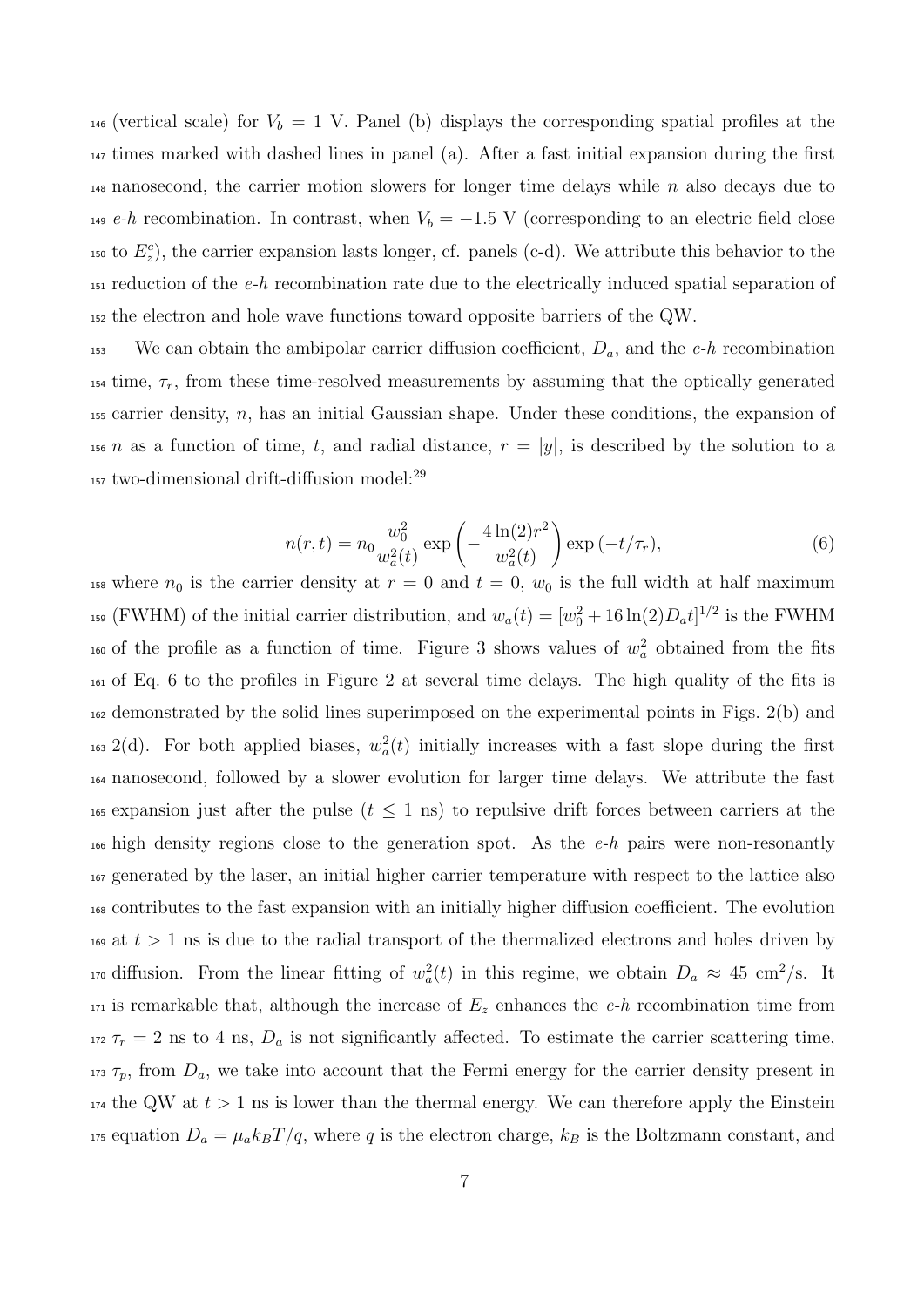<sup>176</sup>  $\mu_a$  is the ambipolar mobility  $\mu_a = 2\mu_e\mu_{hh}/(\mu_e + \mu_{hh})$ , whose value is intermediate between 177 the electron and heavy hole mobilities,  $\mu_e$  and  $\mu_{hh}$  respectively. Our result is  $\tau_p \approx 3$  ps, <sup>178</sup> in agreement with previously estimated values in a similar QW based on measurements of 179 Dyakonov-Perel' spin dephasing time under homogeneous carrier concentration.<sup>15,19</sup>

<sup>180</sup> We have repeated the previous experiment for several voltage biases and laser powers, 181  $P_{laser}$ , to extract the dependence of  $\tau_r$  and  $D_a$  on  $E_z$  and carrier density. Figure 4 shows (a) 182  $\tau_r$  and (b)  $D_a$  as a function of  $V_b$  obtained from measurements performed at  $P_{laser} = 40 \,\mu$ W 183 (squares) and 80  $\mu$ W (circles). The top horizontal scales depict the  $E_z$  that corresponds to  $_{184}$  the applied  $V_b$ , which was determined from the energy shift of the PL due to the Quantum 185 Confined Stark Effect (QCSE).<sup>19</sup> As expected, the spatial separation of electron and hole <sup>186</sup> towards opposite QW barriers induced by  $E_z$  increases the carrier lifetime.  $D_a$ , on the <sup>187</sup> contrary, does not depend on applied bias. It increases, however, with the laser power, <sup>188</sup> from 50 cm<sup>2</sup>/s at 40  $\mu$ W to 70 cm<sup>2</sup>/s at 80  $\mu$ W. We attribute the increase to the fact that <sup>189</sup> a larger carrier concentration screens more efficiently the scattering centers that limit the <sup>190</sup> carrier mobility in the structure.<sup>43</sup> An additional cause of this enhancement is that, for <sup>191</sup>  $P_{laser} \geq 80 \mu$ W, the Fermi level approaches the thermal energy at the time range studied. <sup>192</sup> Above this limit, *D<sup>a</sup>* becomes proportional to the carrier density.

#### <sup>193</sup> **B. Spin dynamics**

<sup>194</sup> The large extension of the time-integrated PL profiles of Fig. 1 relative to the laser spot 195 diameter allows to determine the out-of-plane spin polarization,  $\rho_z$ , as the carriers move <sup>196</sup> away from the excitation point. Figure 5(a-b) shows  $\rho_z$  vs. the radial distance, *r*, calculated 197 from the time-integrated  $I_R$  and  $I_L$  profiles under different biases  $V_b$ . The experiment was 198 performed using a laser power  $P_{laser} = 125 \mu W$ . Figure 5(c) compares the values of  $\rho_z$  at the generation spot,  $r = 0$  (open diamonds), and at a radial transport distance,  $r_t$ , of 10  $\mu$ m 200 (solid diamonds) as a function of  $V_b$  and its respective  $E_z$ . At  $V_b = 0$ ,  $\rho_z$  decays from 0.16 at <sup>201</sup>  $r = 0$  to 0.07 at  $r_t$  due to spin precession around the SO-field between scattering events as <sup>202</sup> the carriers move away from the generation spot. When the bias approaches  $V_b = -1.8$  V, <sup>203</sup> the linear Dresselhaus and the Rashba term cancel each other and the SO-interaction is <sup>204</sup> suppressed. As a consequence, the electron ensemble expands without losing its initial out-<sup>205</sup> of-plane spin polarization. Therefore, *ρ<sup>z</sup>* remains constant around 0*.*24 all along the transport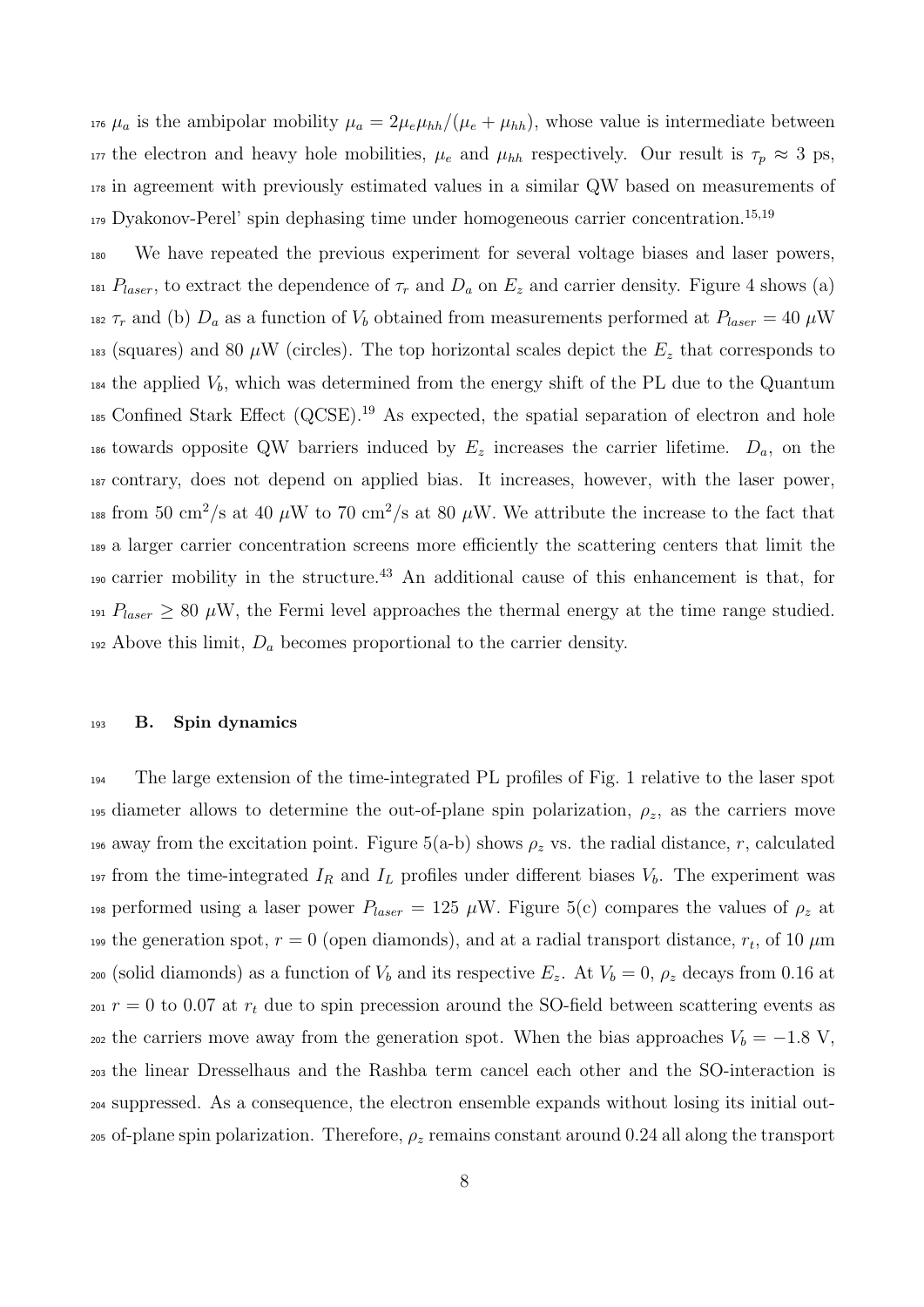<sup>206</sup> distance studied. At biases  $V_b < -1.8$  V, the Rashba term overcompensates the Dresselhaus <sup>207</sup> one. The SO-interaction becomes then active again and  $ρ<sub>z</sub>$  decreases. The observation of <sup>208</sup> a maximum in  $ρ_z$  at  $V_b = -1.8$  V unambiguously establishes the BIA/SIA compensation <sup>209</sup> as the mechanism for electrically induced spin transport enhancement in (111) QWs. The <sup>210</sup> corresponding value of  $E_z^c \approx 18 \text{ kV/cm}$  agrees well with PL results recorded in a similar  $_{211}$  sample using a larger illumination area.<sup>15,19</sup>

212 It is noteworthy that the  $\rho_z$  profile for  $r = 0$  in Fig. 5(c) is asymmetric with respect to 213 the compensation bias  $V_b = -1.8$  V. The asymmetry arises from the fact that, in a time- $_{214}$  integrated PL measurement,  $\rho_z$  depends on the ratio between the carrier recombination time, <sup>215</sup>  $\tau_r$ , and the spin dephasing time,  $\tau_s$ , according to:

$$
\rho_z = \rho_0 / (1 + \tau_r / \tau_s). \tag{7}
$$

<sup>216</sup> Here,  $\rho_0 = 0.25$  is the maximum electron spin polarization that can be achieved for excitation <sup>217</sup> energies above the electron-light hole transition.<sup>44</sup> While  $\tau_r$  increases monotonously with  $E_z$ , <sup>218</sup> cf. Fig. 4(a),  $\tau_s$  has a maximum at  $E_z^c$  and decreases as the electric field moves away from  $\sum_{z=10}^{10}$  the compensation field.<sup>11,12,15</sup> Therefore, when  $E_z$  exceeds  $E_z^c$ ,  $\tau_s < \tau_r$  and  $\rho_z$  at  $r=0$  goes <sup>220</sup> to zero because the out-of-plane spin polarization is lost much before the electrons and holes <sup>221</sup> recombine.

 $222$  We have repeated the experiment of Fig. 5(a) using several laser excitation powers, cf.  $223$  Fig.  $5(c)$ . As the number of optically injected carriers increases, we observe an enhancement <sup>224</sup> of  $ρ_z(E_z^c)$  at  $r_t$ ,  $Δρ_z$ . To understand this, we take into account that the photons detected at <sup>225</sup> this point are emitted by *e-h* pairs that recombine just after traveling from the generation <sup>226</sup> spot to  $r_t$  in an average time  $r_t^2/D_a$ . We have shown in Fig. 4(b) that  $D_a$  increases with laser <sup>227</sup> power, thus reducing the traveling time of the carriers. As a consequence, a larger fraction  $_{228}$  of electrons reaches  $r_t$  before losing their out-of-plane spin polarization.

229 In addition, larger laser powers shift  $E_z^c$  by an amount  $\Delta E_z$  towards larger values. We exclude thermal effects as the cause of this shift: higher temperatures would allow the occupation of energy states with larger *k*-vectors, whose contribution to the cubic terms 232 of  $\Omega$ <sub>SO</sub> reduces  $E_z^{c}$ <sup>12,15,18,19</sup> We attribute the enhancement of  $E_z^c$  to a partial screening of the electric field generated by the top gate. This screening comes from the accumulation of photoexcited electrons and holes at opposite walls of the QW as a response to the gate field. Finally, we have also measured the time-resolved radial expansion of the out-of-plane spin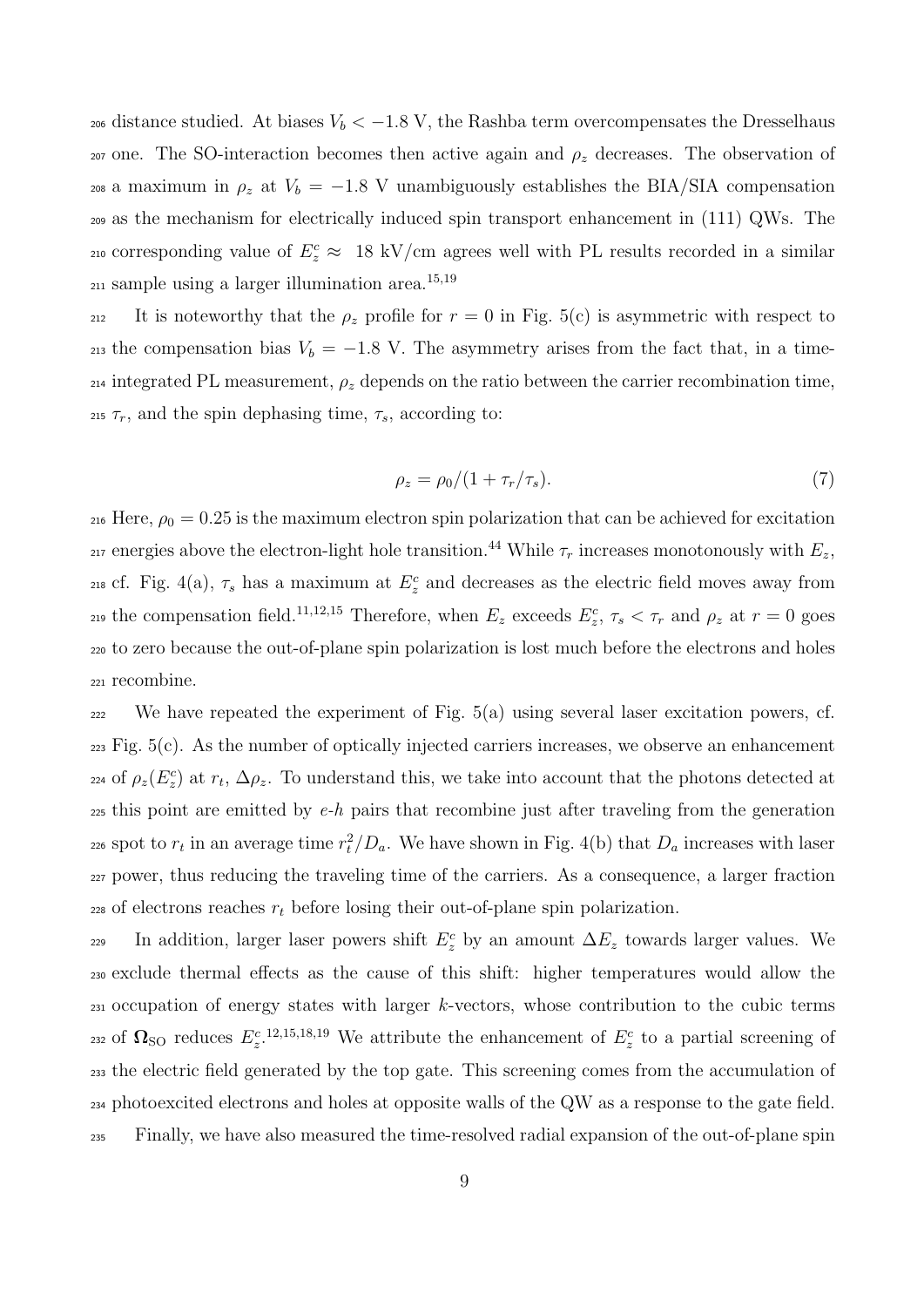density, *sz*, in the same way as we did for *n* in subsection III A. Figure 6 shows the spatial- and time-resolved evolution of *s<sup>z</sup>* corresponding to the carrier dynamics of Figure 2. As in the case of *n*, *s<sup>z</sup>* expands over an area much larger than the diameter of the excitation spot. <sup>239</sup> A comparison of the temporal decay of *n* and  $s_z$  for  $V_b = 1$  V (panels (a-b) of Figures 2 and 6) shows that the amplitude of *s<sup>z</sup>* decreases slightly faster than *n* due to the fact that the decay of *s<sup>z</sup>* includes spin dephasing in addition to carrier recombination. On the contrary, <sup>242</sup> for the compensation bias  $V_b = -1.5$  V (see panels (c-d) in the same figures), the amplitude decays of *n* and *s<sup>z</sup>* are very similar. The latter is attributed to a negligible spin dephasing within the recombination lifetime of the carriers due to SO-compensation. The decay of the spin density must, therefore, follow the one of the carrier density. As the lifetime of the photogenerated carriers is only a few nanoseconds, the main mechanism limiting spin transport in intrinsic GaAs (111) QWs at SO-compensation is electron-hole recombination.

 Interestingly, the spatial extension of *s<sup>z</sup>* also depends on *Vb*. Figure 7 compares the 249 normalized profiles of *n* (squares) and  $s_z$  (circles) at  $t = 2$  ns for (a)  $V_b = 1$  V and (b) <sup>250</sup>  $V_b = -1.5$  V. In the case of  $V_b = 1$  V, the profile of  $s_z$ , with a FWHM of  $w_s = 8.6$   $\mu$ m, is 251 clearly narrower than the one of *n* ( $w_n = 12.7 \mu m$ ). When  $V_b = -1.5 V$ , in contrast, both 252 profiles have a similar spatial extension of  $w_n = 13.7 \ \mu \text{m}$  and  $w_s = 12.2 \ \mu \text{m}$ , respectively. The discrepancy in the profile widths for biases away from SO-compensation is due to the coherent precession of the spin vectors around the SO-field during the two-dimensional expansion of the inhomogeneous electron population. When the Dresselhaus and Rashba terms fulfill special symmetries, the interplay between the Brownian motion of the carriers and the spin-orbit field can correlate the orientation of the spin vector at spatially separated  $_{258}$  points in the electron ensemble.<sup>45–48</sup> The most extreme example is the persistent spin helix observed in GaAs (001) QWs for a particular ratio between the Dresselhaus and Rashba terms.49–51 In GaAs (111) QWs, the linear Dresselhaus contribution and the Rashba one have the same symmetry. Therefore, the SO-interaction at low temperatures can be treated as a single in-plane term with the symmetry of the Rashba contribution. In this case, the two- dimensional expansion of an initially narrow out-of-plane spin ensemble leads to oscillations <sup>264</sup> of  $s_z$  along  $k$  in the momentum space that are described by a Bessel function.<sup>46</sup> These Bessel- $\alpha$ <sup>2</sup> at times fulfilling  $t \gg r^2/D$ ,  $\alpha$ <sub>2</sub> (*r*) at times fulfilling  $t \gg r^2/D$ , <sup>266</sup> with the first node appearing at  $r_n = 2.4837 \sqrt{D\tau_s}$ .<sup>38,45,46,48</sup> In our experiments, the maximum  $r_t$  and  $r_t$  = 10  $\mu$ m and the ambipolar diffusion coefficient is  $D_a \approx 50 \text{ cm}^2/\text{s}$ , thus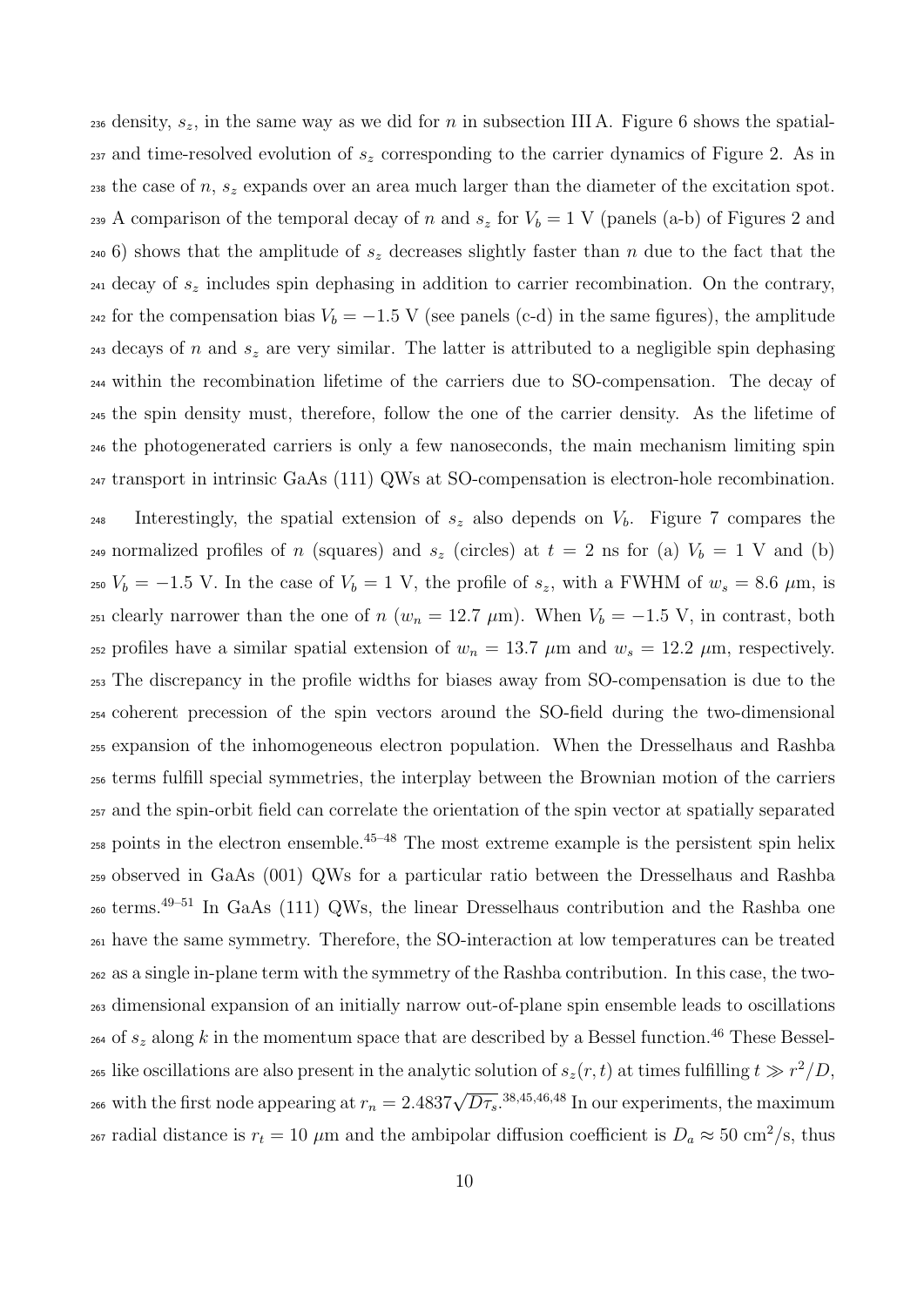$\alpha$ <sup>2</sup> leading to  $r_t^2/D_a \approx 20$  ns. The *e-h* recombination time in our sample is, however, only a few <sup>269</sup> nanoseconds, cf. Fig. 4(a). The spin density profiles of Figs. 6 and 7 correspond, therefore, <sup>270</sup> to the opposite limit  $t \ll r^2/D$ , where no analytic solution in the spatial domain exists.<sup>46</sup> In  $271$  addition, the value of  $\tau_s$  for the range of applied voltage biases (cf. Fig. 8) implies that the  $\frac{1}{272}$  first node appears at radial distances exceeding  $r_t$ . This means that the optically injected <sup>273</sup> *e-h* pairs disappear well before the oscillation of *s<sup>z</sup>* along *r* can be observed.

#### <sup>274</sup> **IV. DISCUSSION**

It is possible to obtain an analytic approximation to  $s_z$  in the real space for  $t \ll r^2/D$  if we take into account that, for the short carrier lifetime and weak SO-interaction of our experiment, the precession angle of the spin vectors in the ensemble is expected to be small. Under this assumption, the spatial profile of *s<sup>z</sup>* will resemble that of *n* and can be approximated by:

$$
s_z(r,t) = n(r,t) \exp(-t/\tau_s) \cos[\theta(r,t)].
$$
\n(8)

<sup>280</sup> Here, the cosine accounts for the projection along *z* of the tilted spin vector due to <sup>281</sup> its slight precession around  $\Omega_{\text{SO}}$  during the radial expansion.<sup>52</sup> To determine the precession <sup>282</sup> angle  $\theta(r, t)$  of the spin ensemble, we proceed as follows: during an infinitesimal time interval <sup>283</sup> *dt*, an electron spin vector moving with an in-plane momentum **k** rotates an infinitesimal <sup>284</sup> angle  $d\theta = \Omega_{\text{SO}}(\mathbf{k})dt$ . Taking into account only the linear in-plane k terms in Eq. 3, and 285 using the relations  $\hbar \mathbf{k} = m^* \mathbf{v}$  and  $\hbar^2 \langle k^2 \rangle \approx 2m^* k_B T$ , we can express  $\Omega_{\text{SO}}$  as:

$$
\Omega_{\rm SO}(r,t) = g(T, E_z)(\mathbf{v} \times \hat{\mathbf{z}}),\tag{9}
$$

$$
g(T, E_z) = \frac{2m^*\gamma}{\hbar^2\sqrt{3}} \left[ \langle k_z^2 \rangle - \frac{m^*}{2\hbar^2} k_B T - \sqrt{3}\frac{r_{41}}{\gamma} E_z \right]. \tag{10}
$$

<sup>286</sup> Here,  $g(T, E_z)$  is the SO-precession angle per unit distance, and it fulfills  $g(T, E_z^c) = 0$ . In <sup>287</sup> our model, we assume that, during the early stage of the expansion process, the carriers <sup>288</sup> generated within the laser spot follow a trajectory close to the radial one. This means that the instantaneous velocity of each carrier can be expressed as  $\mathbf{v} = v(r, t)\hat{\mathbf{r}} + \mathbf{v}^*$ . Here,  $v(r, t)$  is <sup>290</sup> the average radial velocity of the carrier ensemble, which is determined by the solution of the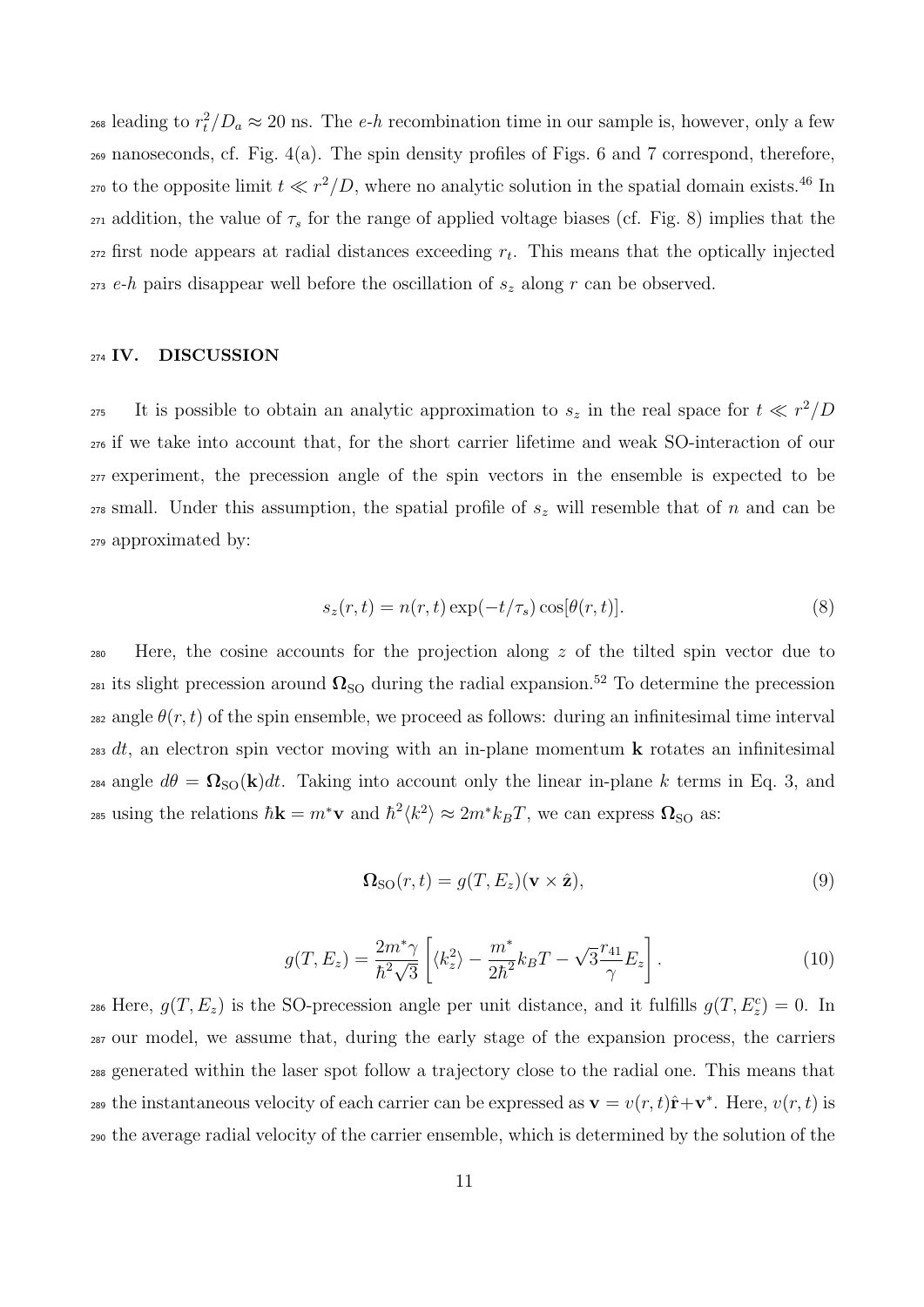291 drift-diffusion differential equation, cf. Eq. 6.  $\mathbf{v}^*$ , on the contrary, is a perturbative random term that changes magnitude and direction after each scattering event. According to these definitions, the average precession angle, *⟨dθ⟩*, of the carriers contained in an infinitesimal area at **r** and *t* during an infinitesimal time interval *dt* is then just:

$$
\langle \mathbf{\Omega}_{\rm SO} \rangle dt = g(T, E_z) v(r, t) dt (\hat{\mathbf{r}} \times \hat{\mathbf{z}}), \tag{11}
$$

295 because  $\langle v^* \rangle = 0$ . Therefore,  $v(r, t)$  determines the infinitesimal precession angle around 296 which the spin ensemble coherently precesses at each position and time, while  $\mathbf{v}^*$  is respon-<sup>297</sup> sible for the spread in precession angles that gives rise to the spin dephasing time *τs*.

298 To obtain  $\theta(r, t)$ , we just add  $\langle d\theta \rangle$  along the radial trajectory of the carriers from their <sup>299</sup> initial position within the gaussian distribution  $r_0$  at  $t = 0$  until they reach  $r$  at  $t$ . By doing 300 this, we are neglecting the effect on  $\theta(r,t)$  of carrier diffusion along other trajectories than  $\alpha$ <sub>301</sub> the radial one. Taking into account that  $v = dr/dt$ , the integral is simply given by:

$$
\theta(r,t) = g(T, E_z) \int_{r_0}^r dr' = g(T, E_z)(r - r_0). \tag{12}
$$

 $302$  The problem reduces to finding the initial radial position,  $r_0$ , of particles reaching the posi- $\frac{303}{4}$  tion *r* at the time *t*. To do this, we take into account that the radial current density  $j = qnv$ <sup>304</sup> in a drift-diffusion process depends on *r* and *t* according to:

$$
qn(r,t)v(r,t) = -qD_a \frac{\partial n(r,t)}{\partial r} + j_d(r,t).
$$
\n(13)

<sup>305</sup> Here, the first term in the right side of the equation is the diffusion current determined by <sup>306</sup> Fick's first law. The second term,  $j_d = \mu_a F_r$ , represents the radial drift current induced by  $\alpha$ <sub>307</sub> the radial repulsive forces,  $F_r$ , between excitons and free carriers at the high density regions <sup>308</sup> close to the generation spot. As discussed in Sec. III A, *j<sup>d</sup>* is only important during a short <sup>309</sup> time after the laser pulse, where it is responsible of the fast carrier expansion observed for  $310 \text{ } t < 1 \text{ ns}$ . It can be shown that, due to the shape and radial symmetry of *n*, the radial profile <sup>311</sup> of  $j_d$  is similar to that of  $\partial n/\partial r$ .<sup>53</sup> We can therefore take  $j_d$  into account by supposing that 312 it is  $j_d \approx -qD_d\partial n/\partial t$  for  $t < 1$  ns and neglect it afterwards. The carriers then expand with 313 an effective diffusion coefficient  $D_{eff} = D_a + D_d > D_a$  for  $t < 1$  ns, while for  $t > 1$  the <sup>314</sup> expansion is purely diffusive and determined only by *Da*.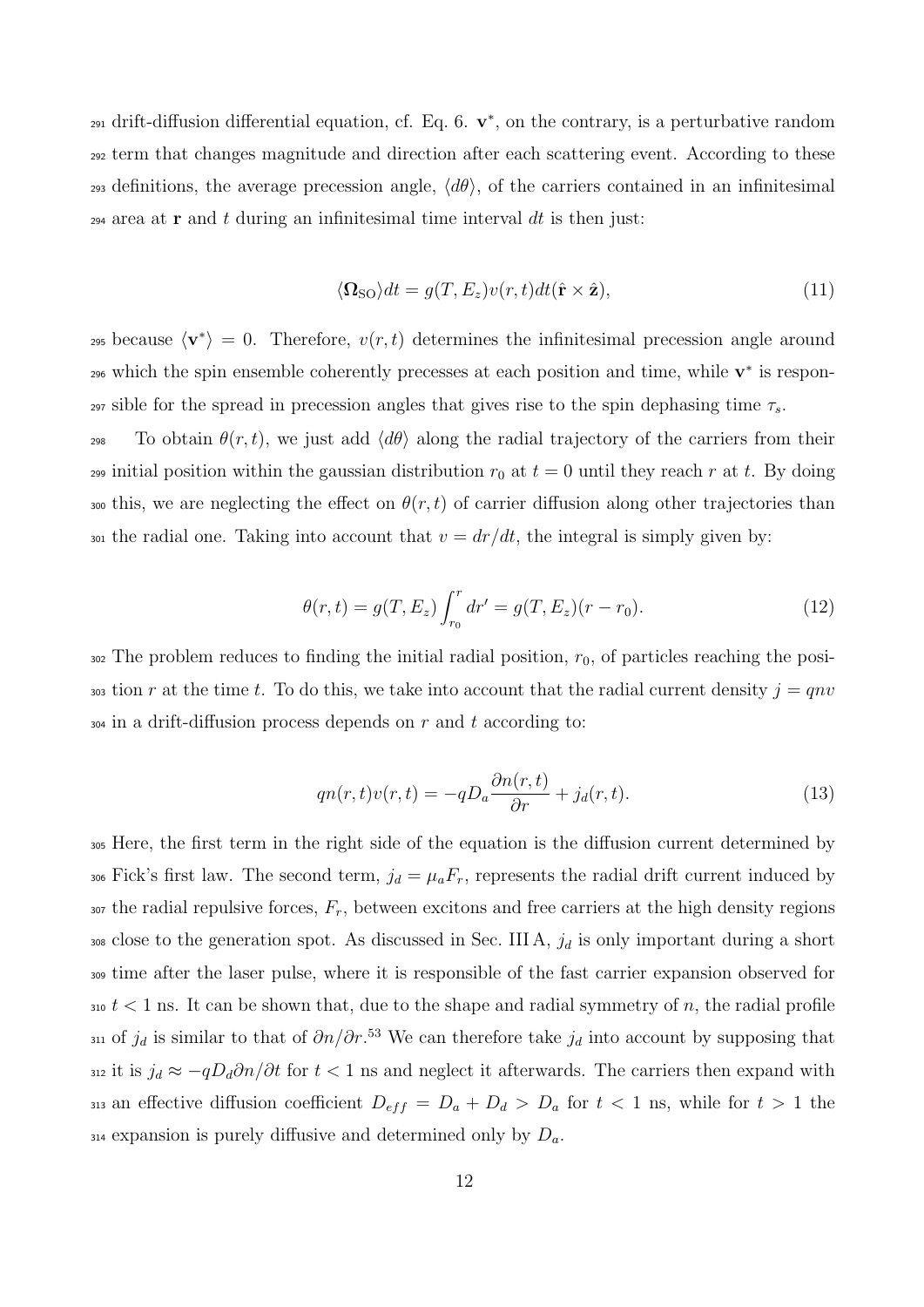<sup>315</sup> Introducing now the carrier density, *n*, of Eq. 6 and its derivative *∂n/∂r* into Eq. 13 and 316 integrating  $v = dr/dt$ , we obtain the following relation between  $r_0$  and  $r$ :

$$
\frac{r_0}{w_0} = \frac{r}{w_a(t)},
$$
\n(14)

317 which leads to the final expression for  $\theta(r, t)$ :

$$
\theta(r,t) = g(T, E_z)r\left[1 - \frac{w_0}{w_a(t)}\right].
$$
\n(15)

 The precession angle at each point, therefore, increases with time from zero towards a finite value that saturates at long times. Remarkably, this result is qualitatively similar to the obtained for an initial spin polarization with finite spatial extension close to the spin helix  $r_{321}$  regime,<sup>51</sup> but differs in the fact that the width enters as  $1-(w_0/w_a)^2$  in the spin helix case.<sup>54</sup> We attribute the origin of this discrepancy to the different symmetry of the SO-interaction studied in each case.

To simulate  $g(T, E_z)$ , we have assumed that  $\gamma = 17 \text{ eV} \text{\AA}^3$ ,  $r_{41} = 6 \text{ eA}^2$  and  $d_{\text{eff}} = 28.6 \text{ nm}$ <sup>325</sup> (*d*eff takes into account both the QW thickness and the penetration length into the barriers) <sup>326</sup> from our previous calculations of Ref. 15. The initial carrier density profile, *n*(*r,* 0), is a 2D  $327$  gaussian function with  $w_0 = 3.6 \mu m$ , in agreement with the measured FWHM of the carrier  $\alpha$ <sub>228</sub> density at  $t = 0$ . *n* and  $s_z$  evolve according to Eqs. 6, 8 and 15, with  $D_{eff} = 98 \text{ cm}^2/\text{s}$  for  $t < 1$  ns and  $D_a = 45$  cm<sup>3</sup>/s for  $t > 1$  ns, as estimated from the slope of  $w_a^2$  in Fig. 3 at <sup>330</sup> each time interval. The solid lines in Figs. 2, 6 and 7 display the calculated spatial profiles <sup>331</sup> for *n* and *s<sup>z</sup>* at the corresponding time delays, showing a reasonable agreement with the 332 experiment. For  $E_z$  away from the SO-compensation, the reduced width of  $s_z$  with respect to *n* is due to the coherent precession of the spin vector around  $\Omega$ <sub>SO</sub>. When  $E_z \approx E_z^c$ ,  $g(T, E_z^c) = 0$ , the spin precession is suppressed, and therefore the FWHM of  $s_z$  and *n* <sup>335</sup> become similar.

336 In the calculation, we have taken into account neither the cubic terms in *k* of  $\Omega_D$ , nor 337 correction terms related to the slightly tilt of the substrate surface away from the [111] <sup>338</sup> direction. These additional contributions introduce out-of-plane SO-field components and, 339 most important, they break the symmetry between  $\Omega_D$  and  $\Omega_R$ . As a consequence, the  $340$  in-plane  $\Omega_{\text{SO}}$  does not cancel simultaneously for all the electrons in the ensemble, but only <sup>341</sup> for a certain fraction, thus avoiding the extension of the measured *s<sup>z</sup>* profile to fully equal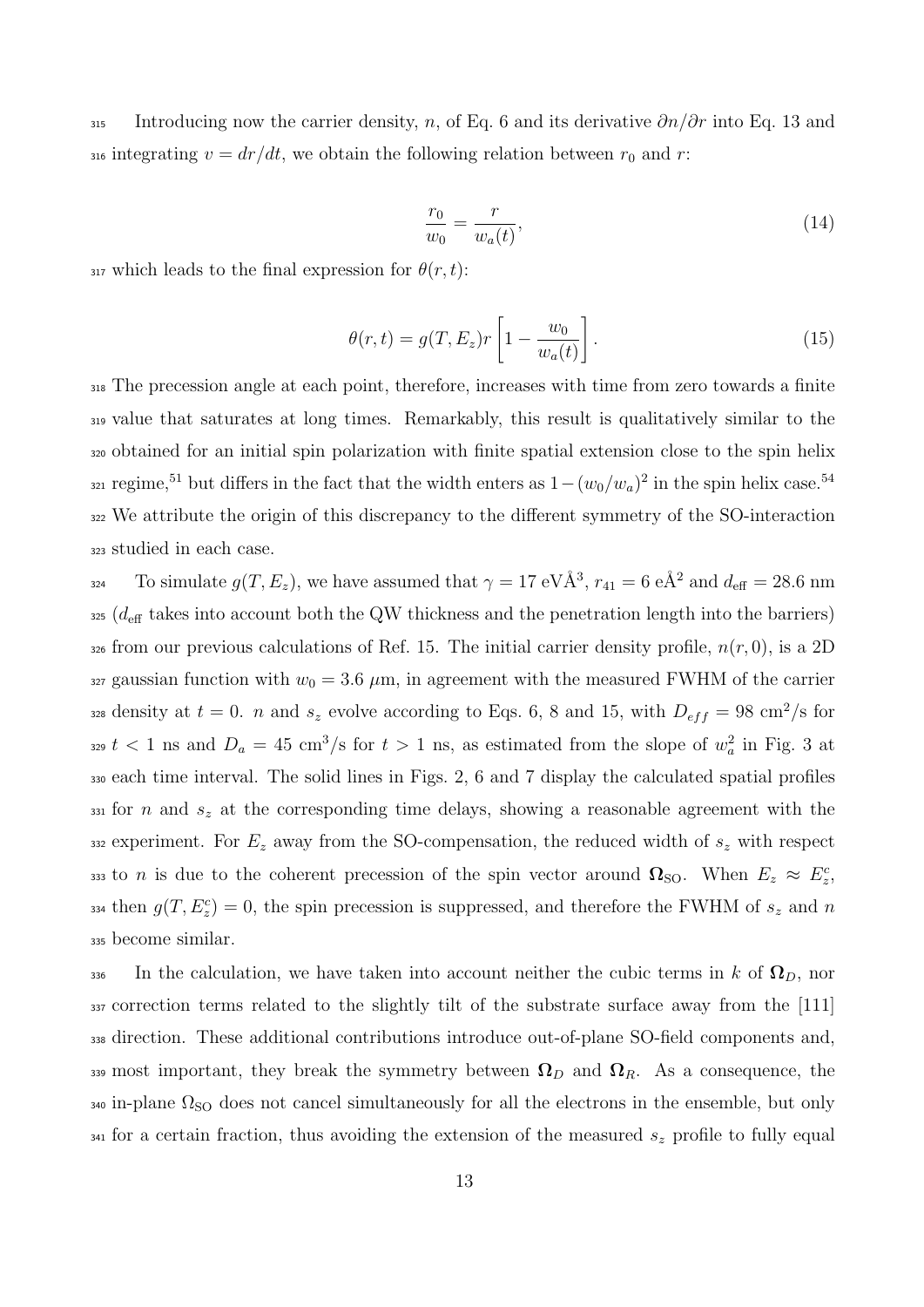$_{342}$  that of *n* at  $E_z^c$ , cf. Fig. 7(b).

<sup>343</sup> The fits of the temporal decay of  $s_z$  by Eq. 8 yields the dependence of  $\tau_s$  on  $E_z$  and on the laser power shown in Fig. 8. The dashed and dotted lines show, for comparison, the calculated DP dephasing lifetime for out-of-plane and precessing spins in an homogeneous  $\sigma$ <sup>346</sup> spin ensemble.<sup>15</sup> As expected,  $\tau_s$  has a maximum at  $E_z^c \approx 18 \text{ kV/cm}$ , where it fulfills  $\tau_s \gg \tau_r$ , and decreases as the electric field moves away from SO-compensation. Finally, we would <sup>348</sup> like to remark that, for  $E_z > 20 \text{ kV/cm}, \tau_s$  lies below  $\tau_r$ , as expected from the behavior of  $\alpha$ <sub>349</sub> the time-integrated  $\rho_z$  discussed in Fig. 5.

### **V. SUMMARY**

 We have shown that the application of a transverse electric field allows the transport of out-of-plane spin polarized electrons in an intrinsic GaAs (111) QW over distances exceed- $\frac{353}{353}$  ing 10  $\mu$ m. We attribute the long transport distance to the compensation of the in-plane Dresselhaus SO-interaction by the Rashba one generated by the electric field, which cancels the precession of the spin vector around the SO-field during the radial expansion of the pho- togenerated *e-h* ensemble. At SO-compensation, the main mechanism limiting the transport distance of the spin-polarized electrons is their recombination with holes, which takes place in typically a few nanoseconds. The favorable properties for spin transport of GaAs (111) QWs make them an excellent platform for further studies of the spin dynamics, as well as for spintronics applications.

#### **ACKNOWLEDGEMENTS**

<sup>362</sup> We thank Dr. Ramsteiner for useful discussions as well as M. Höricke and S. Rauwerdink for MBE growth and sample processing. We gratefully acknowledge financial support from the German DFG (priority program SSP1285).

*<sup>∗</sup>* e-mail address: alberto.h.minguez@pdi-berlin.de

<sup>1</sup> D. Awschalom, D. Loss, and N. Samarth, *Semiconductor spintronics and quantum computation*,

Nanoscience and technology. (Springer, Berlin ; New York, 2002).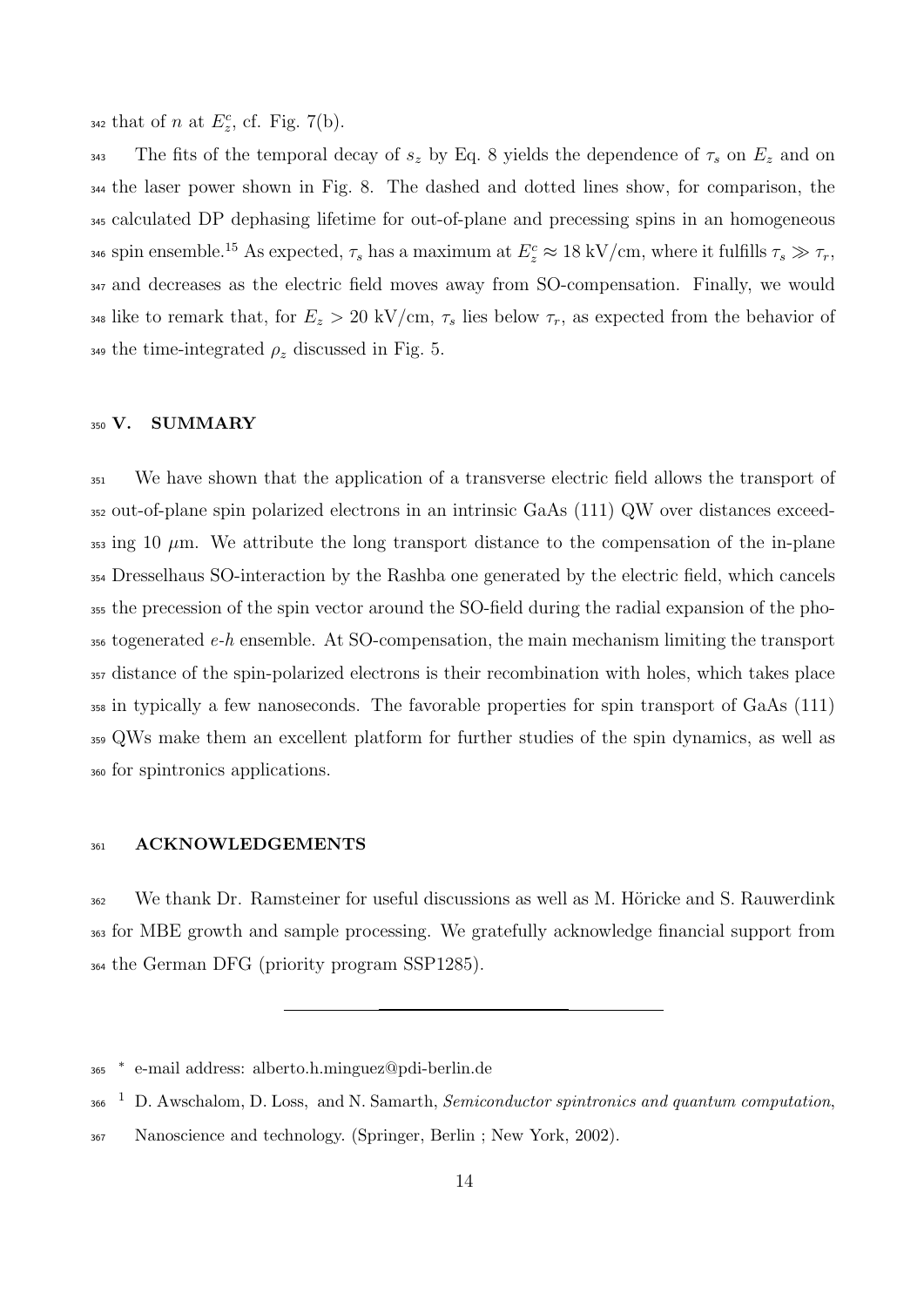- 2 I. Zutic, J. Fabian, and S. D. Sarma, Rev. Mod. Phys. **76**, 323 (2004).
- <sup>3</sup> M. I. D'yakonov and V. I. Perel', Sov. Phys. Solid State **13**, 3023 (1972).
- <sup>4</sup> M. I. D'yakonov and V. Y. Y. Kachorovskii, Sov. Phys. Semicond. **20**, 110 (1986).
- <sup>5</sup> G. Dresselhaus, Phys. Rev. **100**, 580 (1955).
- <sup>6</sup> N. Christensen and M. Cardona, Solid State Communications **51**, 491 (1984).
- <sup>7</sup> M. Cardona, N. E. Christensen, and G. Fasol, Phys. Rev. B **38**, 1806 (1988).
- <sup>8</sup> R. Eppenga and M. F. H. Schuurmans, Phys. Rev. B **37**, 10923 (1988).
- <sup>9</sup> Y. A. Bychkov and E. I. Rashba, J. Phys. C **17**, 6039 (1984).
- <sup>10</sup> R. Winkler, *Spin-Orbit Coupling Effects in Two-Dimensional Electron and Hole Systems*, Vol. 191 (Springer, Berlin, 2003).
- <sup>11</sup> X. Cartoixa, D. Z.-Y. Ting, and Y.-C. Chang, Phys. Rev. B **71**, 045313 (2005).
- <sup>12</sup> I. Vurgaftman and J. R. Meyer, J. Appl. Phys. **97**, 053707 (2005).
- <sup>13</sup> A. Balocchi, Q. H. Duong, P. Renucci, B. L. Liu, C. Fontaine, T. Amand, D. Lagarde, and X. Marie, Phys Rev. Lett. **107**, 136604 (2011).
- <sup>382</sup> <sup>14</sup> K. Biermann, A. Hernández-Mínguez, R. Hey, and P. V. Santos, J. Appl. Phys. **112**, 083913 (2012).
- <sup>384</sup> <sup>15</sup> A. Hernández-Mínguez, K. Biermann, R. Hey, and P. V. Santos, Phys. Rev. Lett. **109**, 266602 (2012).
- <sup>16</sup> B. Y. Sun, P. Zhang, and M. W. Wu, J. Appl. Phys. **108**, 093709 (2010).
- <sup>17</sup> G. Wang, A. Balocchi, D. Lagarde, C. R. Zhu, T. Amand, P. Renucci, Z. W. Shi, W. X. Wang,
- B. L. Liu, and X. Marie, App. Phys. Lett. **102**, 242408 (2013).
- <sup>18</sup> A. Balocchi, T. Amand, G. Wang, B. L. Liu, P. Renucci, Q. H. Duong, and X. Marie, New. J. Phys. **15**, 095016 (2013).
- <sup>391</sup> A. Hernández-Mínguez, K. Biermann, R. Hey, and P. V. Santos, Phys. Status Solidi B 251, 1736 (2014).
- <sup>20</sup> J. M. Kikkawa and D. D. Awschalom, Nature **397**, 139 (1999).
- $_{294}$  <sup>21</sup> S. A. Crooker, . X. L. M. Furis, C. Adelmann, D. L. Smith, C. J. Palmström, and P. A. Crowell, Science **309**, 2191 (2005).
- <sup>22</sup> H.-L. Yu, X.-M. Zhang, P.-F. Wang, H.-Q. Ni, Z.-C. Niu, and T. Lai, App. Phys. Lett. **94**, 202109 (2009).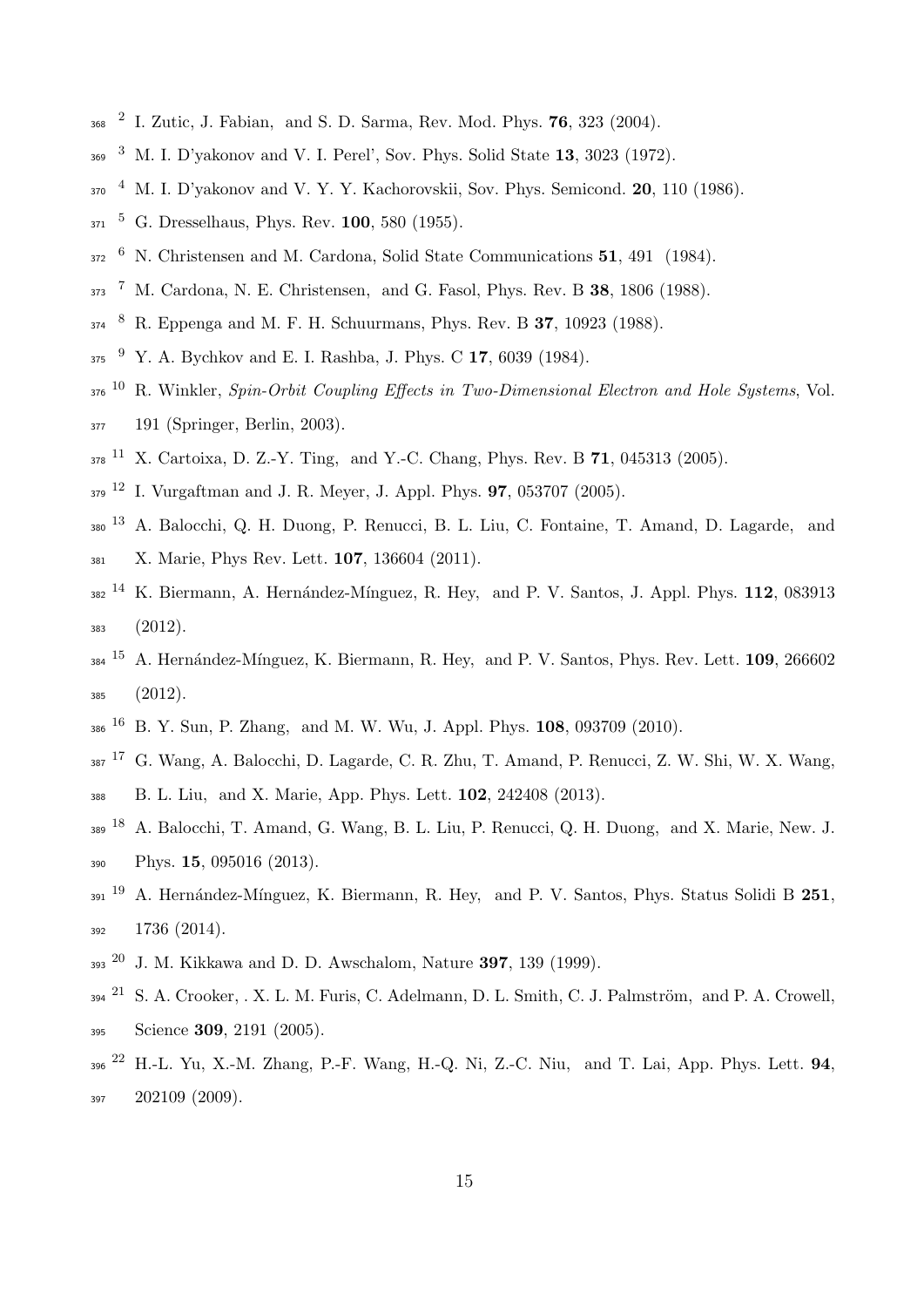- $_{298}$  <sup>23</sup> J.-H. Quast, G. V. Astakhov, W. Ossau, L. W. Molenkamp, J. Heinrich, S. Höfling, and A. Forchel, Phys. Rev. B **79**, 245207 (2009).
- <sup>24</sup> J.-H. Quast, T. Henn, T. Kiessling, W. Ossau, L. W. Molenkamp, D. Reuter, and A. D. Wieck, Phys. Rev. B **87**, 205203 (2013).
- <sup>25</sup> C. P. Weber, C. A. Benko, and S. C. Hiew, J. App. Phys. **109**, 106101 (2011).
- <sup>403</sup> T. Henn, T. Kiessling, W. Ossau, L. W. Molenkamp, D. Reuter, and A. D. Wieck, Phys. Rev. B **88**, 195202 (2013).
- <sup>27</sup> A. R. Cameron, P. Riblet, and A. Miller, Phys. Rev. Lett. **76**, 4793 (1996).
- <sup>28</sup> P. S. Eldridge, W. J. H. Leyland, P. G. Lagoudakis, O. Z. Karimov, M. Henini, D. Taylor, R. T. Phillips, and R. T. Harley, Phys. Rev. B **77**, 125344 (2008).
- <sup>29</sup> H. Zhao, M. Mower, and G. Vignale, Phys. Rev. B **79**, 115321 (2009).
- $_{409}$  30 C. Hu, H. Ye, G. Wang, H. Tian, W. Wang, W. Wang, B. Liu, and X. Marie, Nanoscale Res. Lett. **6**, 149 (2011).
- <sup>31</sup> T. Henn, J.-H. Quast, T. Kiessling, W. Ossau, L. W. Molenkamp, D. Reuter, A. D. Wieck, K. Biermann, and P. V. Santos, Phys. Status Solidi B **251**, 1839 (2014).
- <sup>32</sup> C. P. Weber, N. Gedik, J. E. Moore, J. Orenstein, J. Stephens, and D. D. Awschalom, Nature **437**, 1330 (2005).
- <sup>33</sup> S. G. Carter, Z. Chen, and S. T. Cundiff, Phys. Rev. Lett. **97**, 136602 (2006).
- <sup>416</sup> <sup>34</sup> R. Völkl, M. Griesbeck, S. A. Tarasenko, D. Schuh, W. Wegscheider, C. Schüller, and T. Korn, Phys. Rev. B **83**, 241306 (2011).
- <sup>418 35</sup> R. Völkl, M. Schwemmer, M. Griesbeck, S. A. Tarasenko, D. Schuh, W. Wegscheider, C. Sch¨uller, and T. Korn, Phys. Rev. B **89**, 075424 (2014).
- <sup>36</sup> P. Altmann, M. P. Walser, C. Reichl, W. Wegscheider, and G. Salis, Phys. Rev. B **90**, 201306(R)  $(2014)$ .
- <sup>422</sup> <sup>37</sup> M. Kohda, P. Altmann, D. Schuh, S. D. Ganichev, W. Wegscheider, and Salis, App. Phys. Lett. **107**, 172402 (2015).
- <sup>38</sup> P. Altmann, M. Kohda, C. Reichl, W. Wegscheider, and G. Salis, Phys. Rev. B **92**, 235304  $(2015)$ .
- <sup>39</sup> I. D'Amico and G. Vignale, Europhys. Lett. **55**, 566 (2001).
- <sup>40</sup> G. Wang, B. L. Liu, A. Balocchi, P. Renucci, C. R. Zhu, T. Amand, C. Fontaine, and X. Marie, Nature Com **4**, 2372 (2013).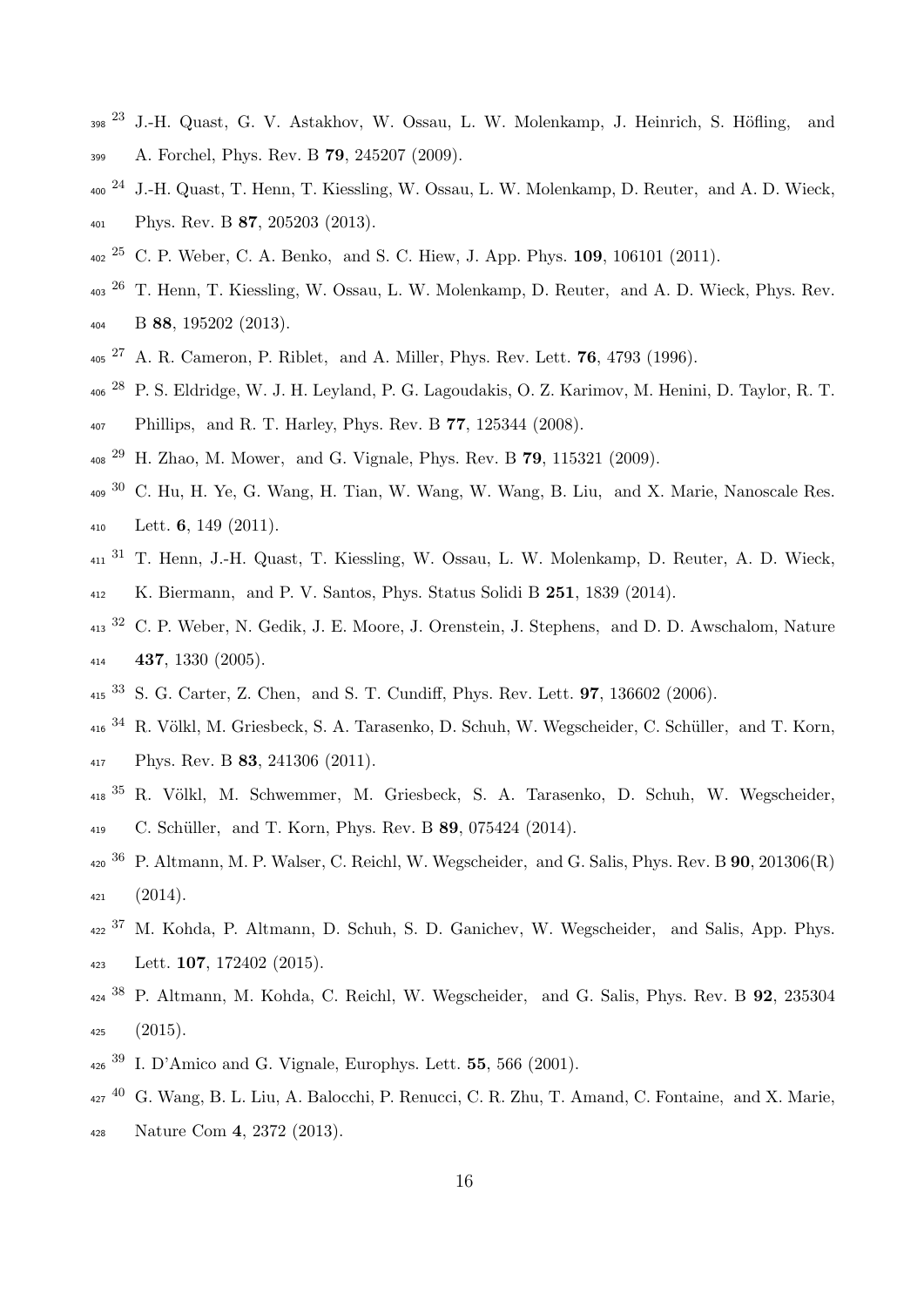- <sup>41</sup> T. C. Damen, L. Vi˜na, J. E. Cunningham, J. Shah, and L. J. Sham, Phys. Rev. Lett. **67**, 3432 (1991).
- <sup>42</sup> D. J. Hilton and C. L. Tang, Phys. Rev. Lett. **89**, 146601 (2002).
- <sup>43</sup> M. Remeika, J. C. Graves, A. T. Hammack, A. D. Meyertholen, M. M. Fogler, L. Butov,
- M. Hanson, and A. C. Gossard, Phys. Rev. Lett. **102**, 186803 (2009).
- <sup>44</sup> F. Meier and B. P. Zakharchenya, *Optical orientation*, edited by V. M. Agranovich and A. A.
- Maradudin, Modern problems in condensed matter physics No. 8 (North-Holland, Amsterdam,
- The Netherlands, 1984).
- <sup>45</sup> V. A. Froltsov, Phys. Rev. B **64**, 045311 (2001).
- <sup>46</sup> T. D. Stanescu and V. Galitski, Phys. Rev. B **75**, 125307 (2007).
- <sup>47</sup> L. Yang, J. Orenstein, and D.-H. Lee, Phys. Rev. B **82**, 155324 (2010).
- <sup>48</sup> A. V. Poshakinskiy and S. A. Tarasenko, Phys. Rev. B **92**, 045308 (2015).
- <sup>49</sup> B. A. Bernevig, J. Orenstein, and S.-C. Zhang, Phys. Rev. Lett. **97**, 236601 (2006).
- <sup>50</sup> J. D. Koralek, C. P. Weber, J. Orenstein, B. A. Bernevig, S.-C. Zhang, S. Mack, and D. D. Awschalom, Nature **458**, 610 (2009).
- M. P. Walser, C. Reichl, W. Wegscheider, and G. Salis, Nat. Phys. **8**, 757 (2012).
- Although a Bessel function is a more appropriate solution for a radially symmetric differential 446 equation than a harmonic oscillation, both functions behave similar for  $r \ll r_n$ .
- $_{447}$ <sup>53</sup> The repulsive forces at  $r = 0$  must be  $F_r = 0$  because of the radial symmetry of the carrier
- density. Due its gaussian shape, the carrier concentration is the largest at the center and decays
- radially towards zero. Therefore, *F<sup>r</sup>* must initially increase with *r* until reaching a maximum 450 around  $w_n/2$ , and then decay towards  $F_r \to 0$ .
- <sup>54</sup> G. Salis, M. P. Walser, P. Altmann, C. Reichl, and W. Wegscheider, Phys. Rev. B **89**, 045304  $(2014)$ .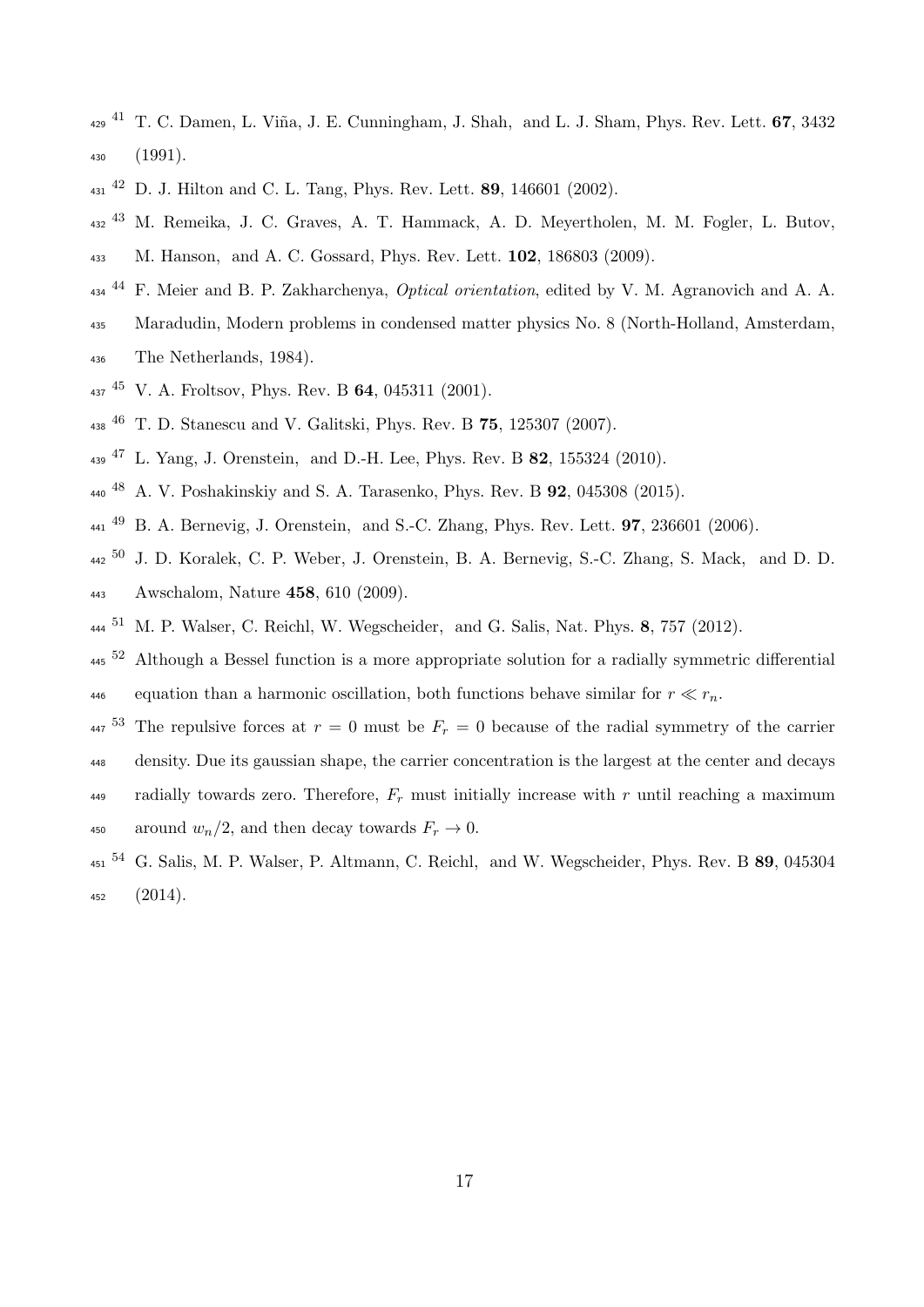# **FIGURES**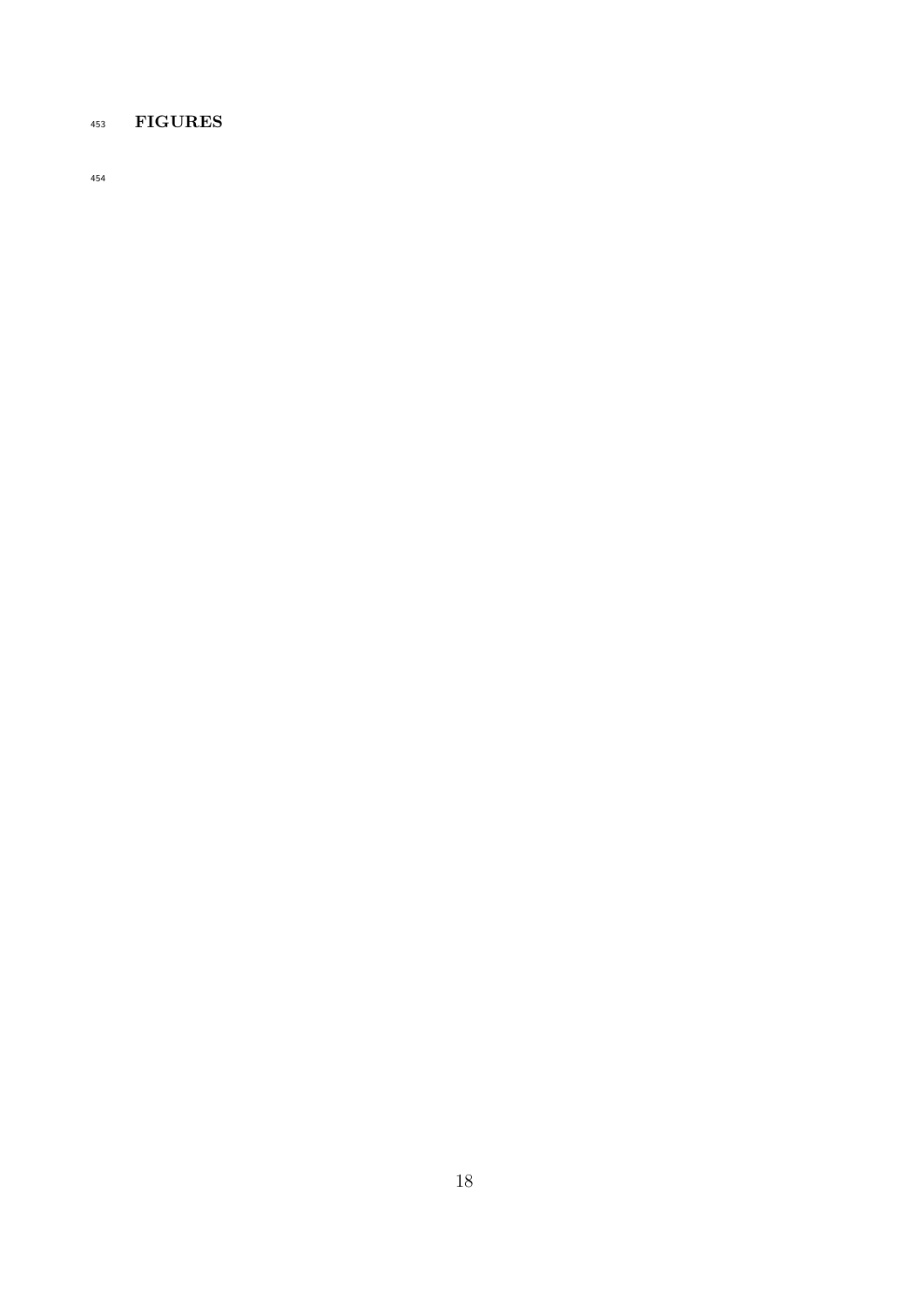

FIG. 1. (a) GaAs single quantum well (SQW) embedded in a *n-i-p* structure grown along [111]B. The bias voltage, *Vb*, applied between the top *n* region and the *p*-doped substrate generates the electric field, *Ez*, for the control of the SO-interaction. Spin polarized carriers are optically generated by a tightly focused pulsed laser. The carriers spread and recombine emitting photoluminescence (PL) away from the excitation spot. Panels (b) and (c) show the images of the time-integrated right  $(I_R)$  and left  $(I_L)$  circular PL components with wavelength (vertical scale) and position sensitivity along *y*  $\|$  [110] (horizontal scale) with respect to the generation point, *y* = 0. The dashed boxes mark the PL of the *e-hh* transition. (d) Intensity profiles of *I<sup>R</sup>* and *I<sup>L</sup>* emitted by the *e-hh* transition along *y*. The dotted line shows the spatial distribution of the tightly focused laser beam, with a full width at half maximum,  $\phi_L = 1 \mu$ m. The experiment was done at 30 K and  $V_b = -1.5$  V.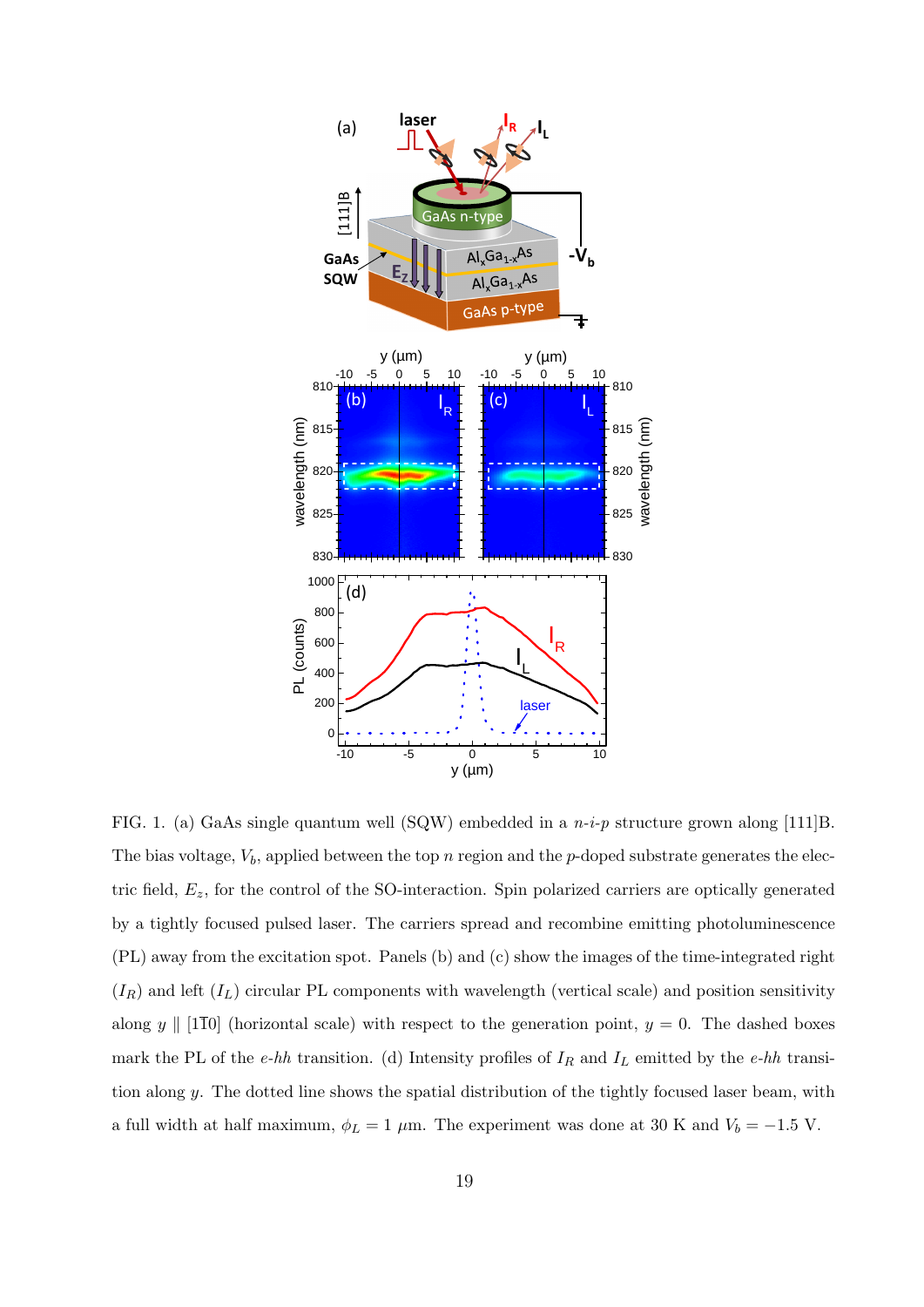

FIG. 2. Time and spatially resolved carrier density, *n*, along the *y*-direction after the laser pulse injects electron-hole pairs at  $t = 0$ . Panel (a) shows the two-dimensional color profile for  $V_b = 1$  V, while panel (b) shows the spatial profiles of panel (a) for  $t = 0.5, 1.0, 1.5, 2.0, 2.5$  and 3.0 ns (squares, circles, up triangles, down triangles, diamonds and left triangles). The solid lines are fittings to the data according to Eq. 6. Panels (c) and (d) show the corresponding results for  $V_b = -1.5$  V. The experiment was performed at 30 K and a laser power of 20  $\mu$ W. The curves are normalized to the maximum value at each panel.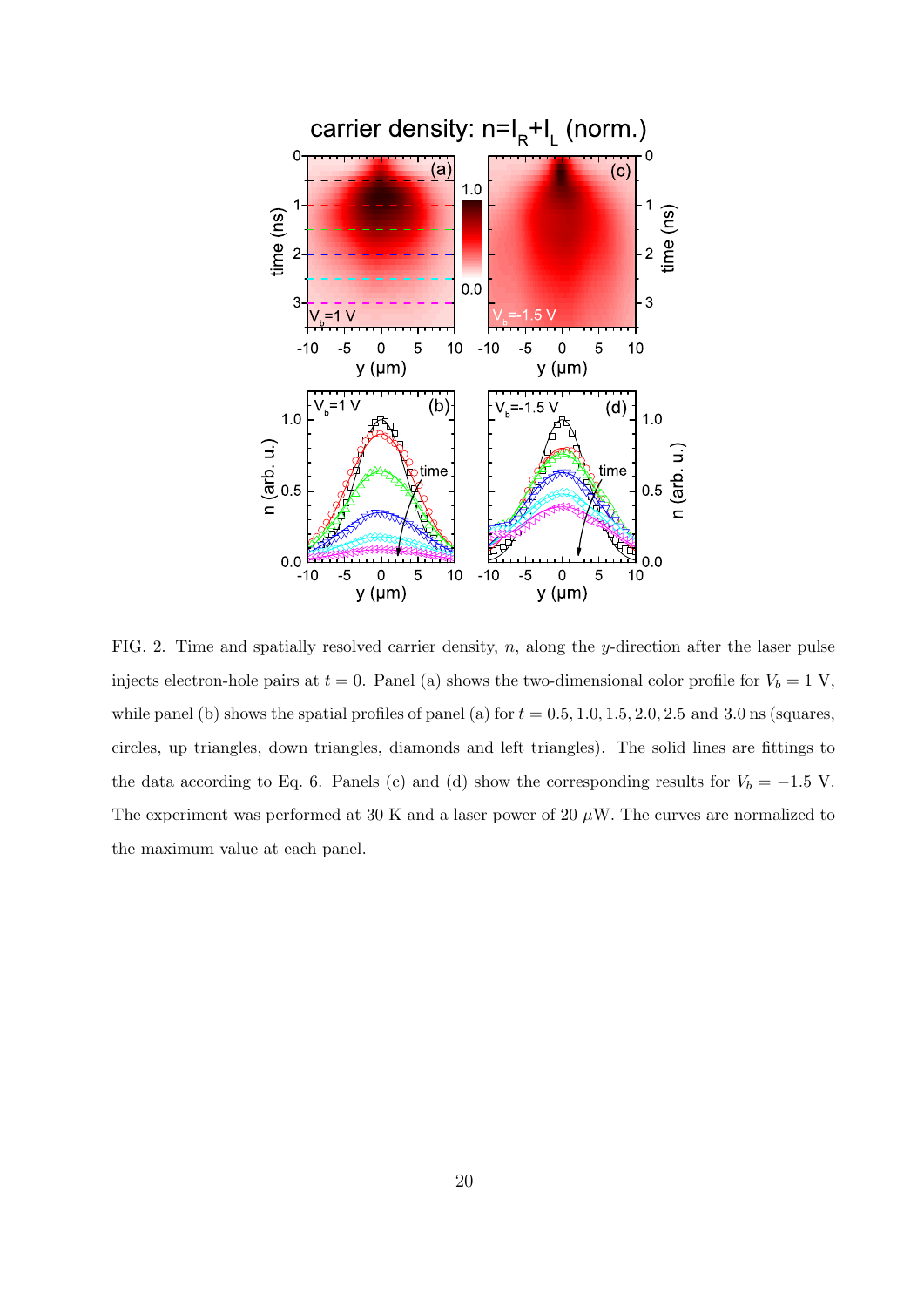

FIG. 3. Square of the full width at half maximum of *n*, *wa*, as a function of time, obtained from the fitting of the curves of Fig. 2 to Eq. 6. The dashed lines are a guide to the eye.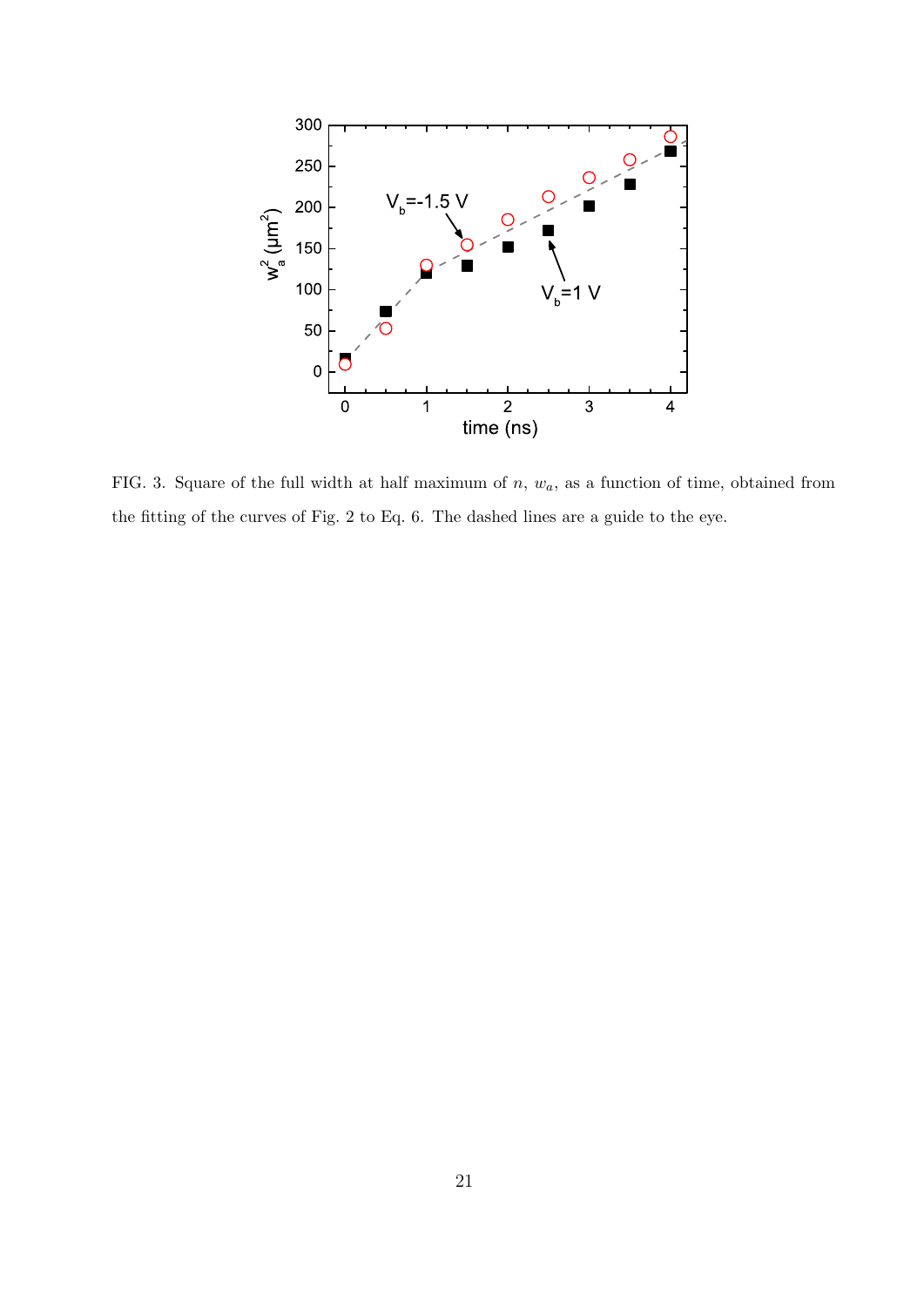

FIG. 4. Results of the fitting parameters of Eq. 6 as a function of the applied bias for laser powers 40  $\mu$ W (squares) and 80  $\mu$ W (circles), measured at 40 K. (a) Carrier recombination time,  $\tau_r$ . (b) Ambipolar diffusion coefficient,  $D_a$ . The dashed lines in both panels are a guide to the eye.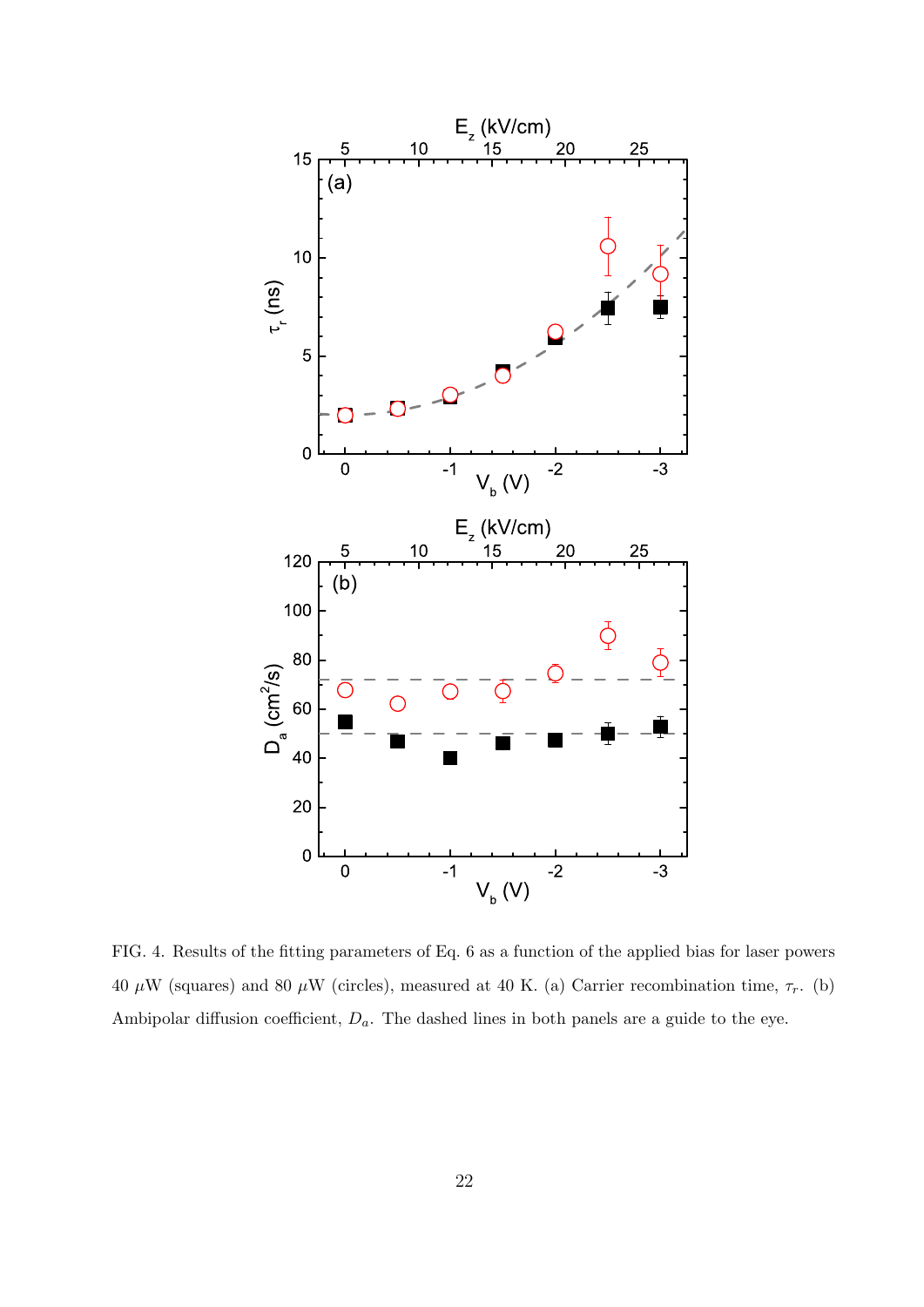

FIG. 5. (a) Time-integrated, out-of-plane spin polarization, *ρz*, as a function of radial distance from the generation spot, *r*, under different voltage biases, *Vb*. Measured at 30 K and a laser power 125  $\mu$ W. (b) Radial profiles of  $\rho_z$  for selected bias voltages of panel (a). (c)  $\rho_z$  at  $r = 0$  (open symbols) and at  $r_t = 10 \mu m$  (solid symbols) as a function of  $V_b$  and its respective electric field,  $E_z$ . The different simbols correspond to laser powers of 20 *µW* (squares), 40 *µW* (circles), 80 *µW* (triangles) and 125  $\mu$ W (diamonds). The lines are a guide to the eye.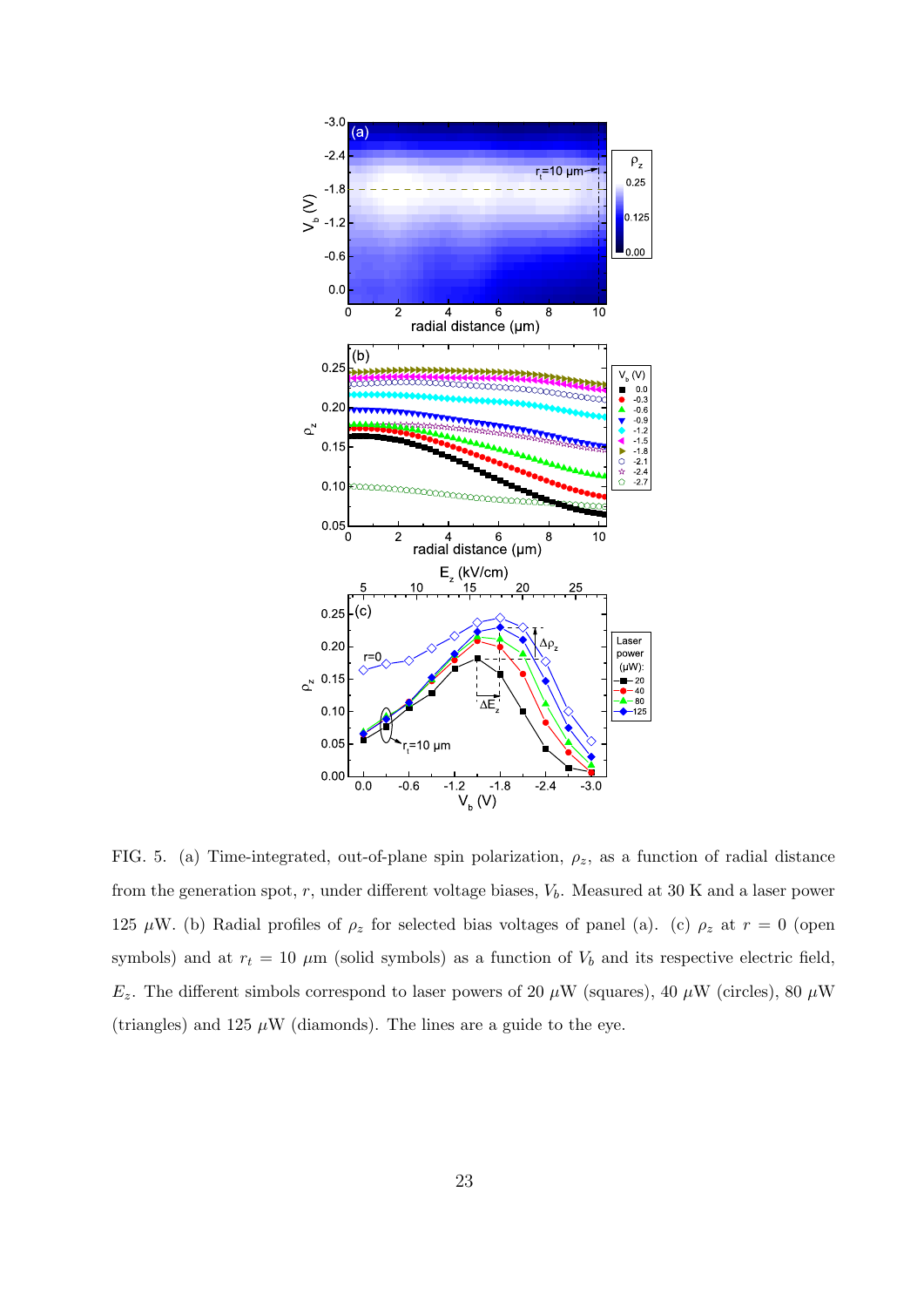

FIG. 6. Time and spatially resolved out-of-plane spin density, *sz*, along the *y*-direction after the laser pulse injects electron-hole pairs at  $t = 0$ . Panel (a) shows the two-dimensional color profiles for  $V_b = 1$  V, while panel (b) shows the spatial profiles for  $t = 0.5, 1.0, 1.5, 2.0, 2.5, 3.0$  ns (squares, circles, up triangles, down triangles, diamonds and left triangles). The solid lines are simulations according to Eq. 8. Panels (c-d) show the same as (a-b) for  $V_b = -1.5$ . The experiment was performed at 30 K and a laser power of 20  $\mu$ W. The curves are normalized to the maximum value at each panel.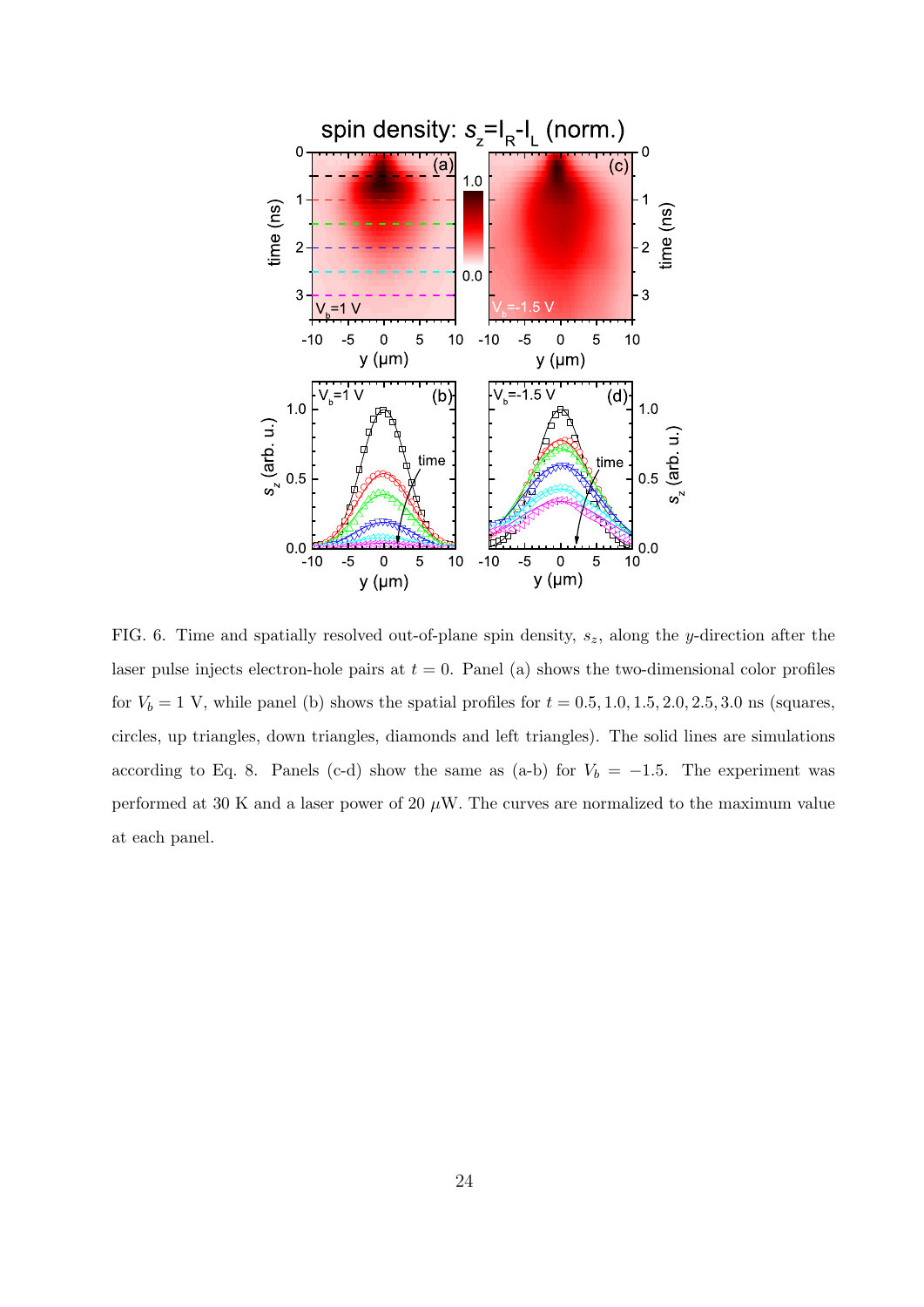

FIG. 7. Comparison of spatial profiles of *n* (squares) and *s<sup>z</sup>* (circles) from Figs. 2 and 6 for (a)  $V_b = 1$  V, and (b)  $V_b = -1.5$  V, at a time delay of 2 ns. All curves are normalized to their maximum. The solid lines are simulations according to Eqs. 6, 8 and 15.